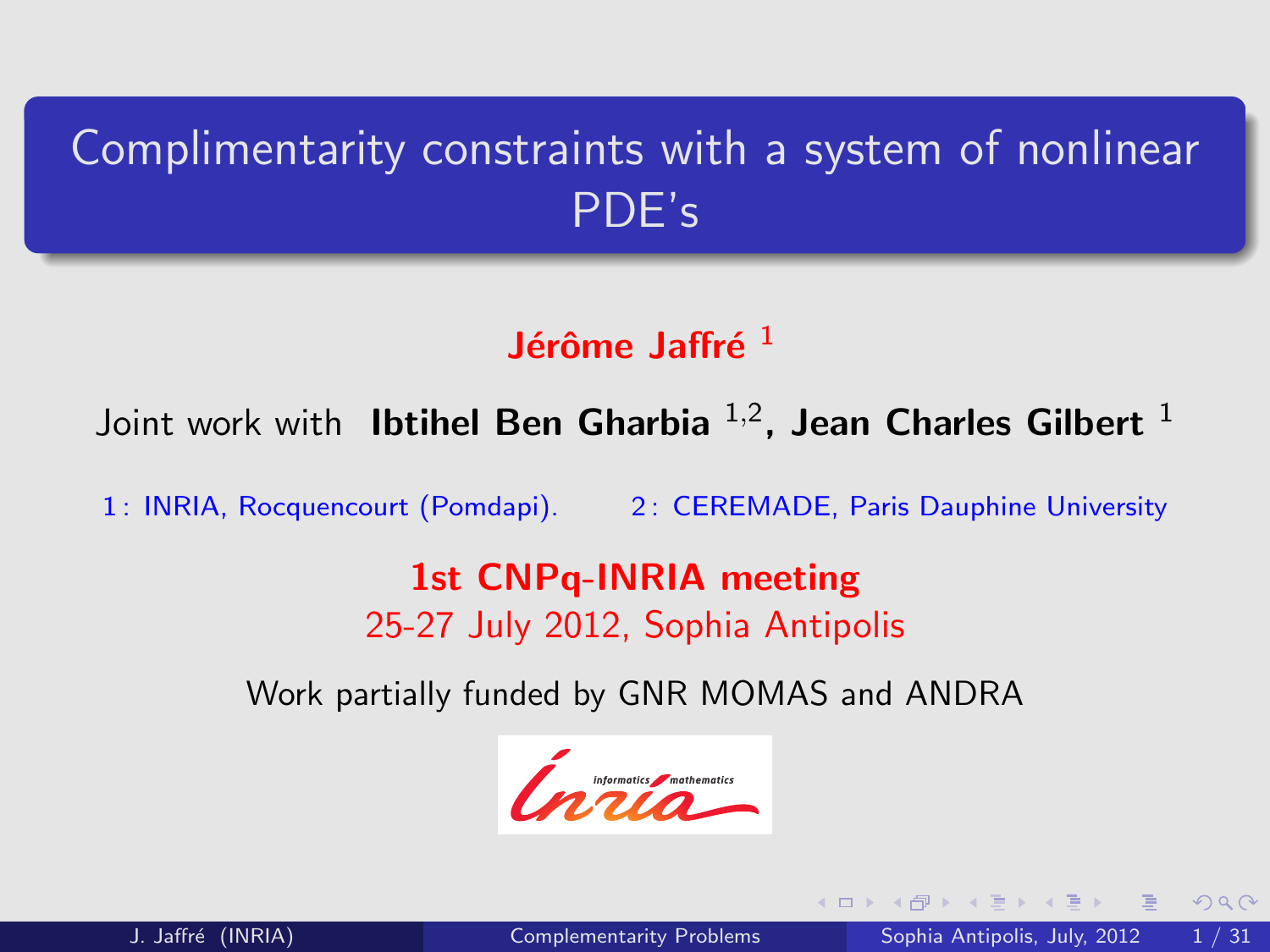2 [Problem Formulation](#page-5-0)

3 [Discretization and solution method](#page-11-0)

## [Numerical results](#page-18-0)

- [Test 1: Homogeneous setting](#page-19-0)
- [Test 2: Heterogeneous setting](#page-24-0)

# **[Conclusion](#page-28-0)**

4 0 1

 $QQ$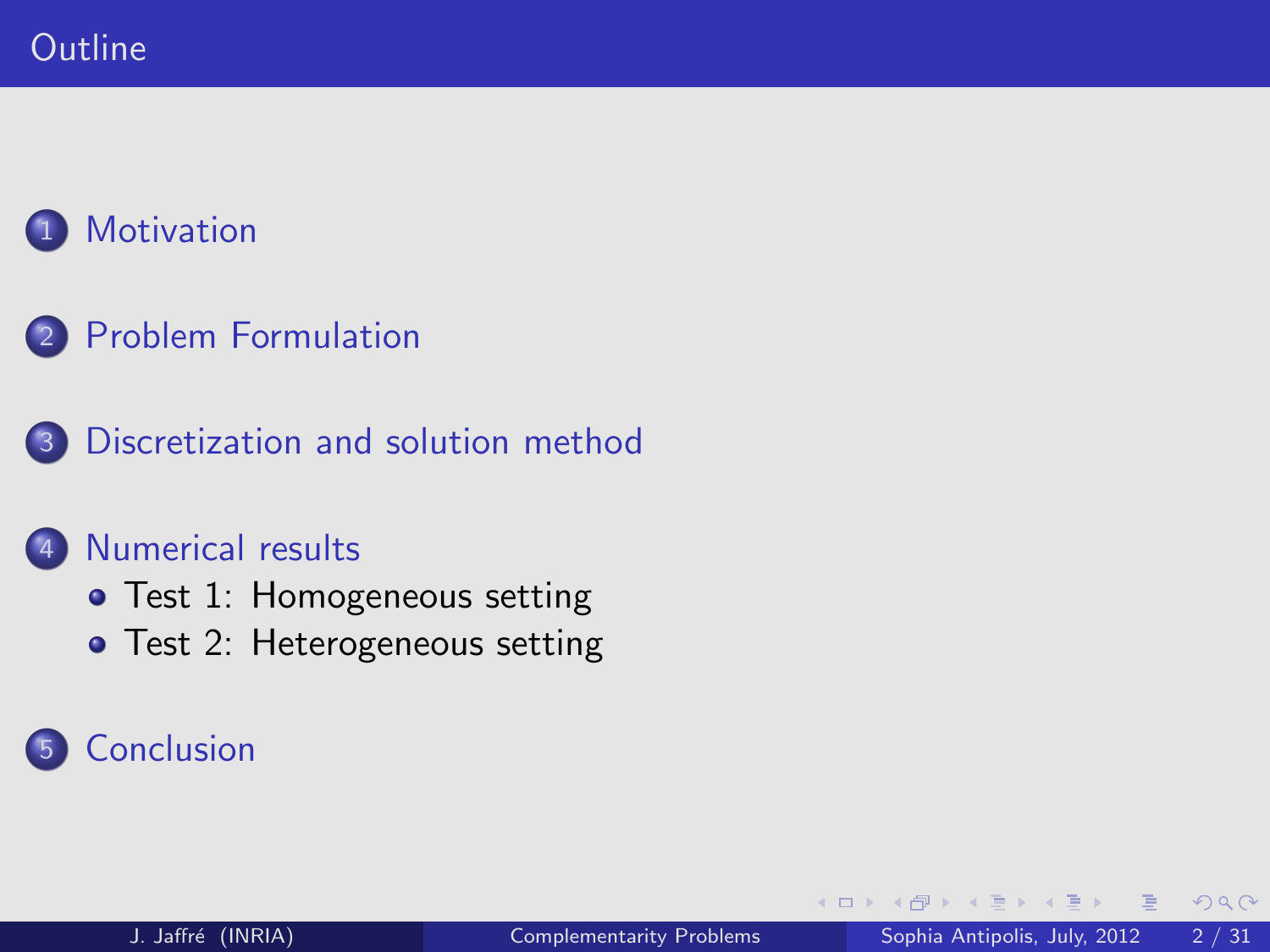## **Outline**

# **[Motivation](#page-2-0)**

[Problem Formulation](#page-5-0)

[Discretization and solution method](#page-11-0)

### [Numerical results](#page-18-0)

- **•** [Test 1: Homogeneous setting](#page-19-0)
- **[Test 2: Heterogeneous setting](#page-24-0)**

<span id="page-2-0"></span>4 0 1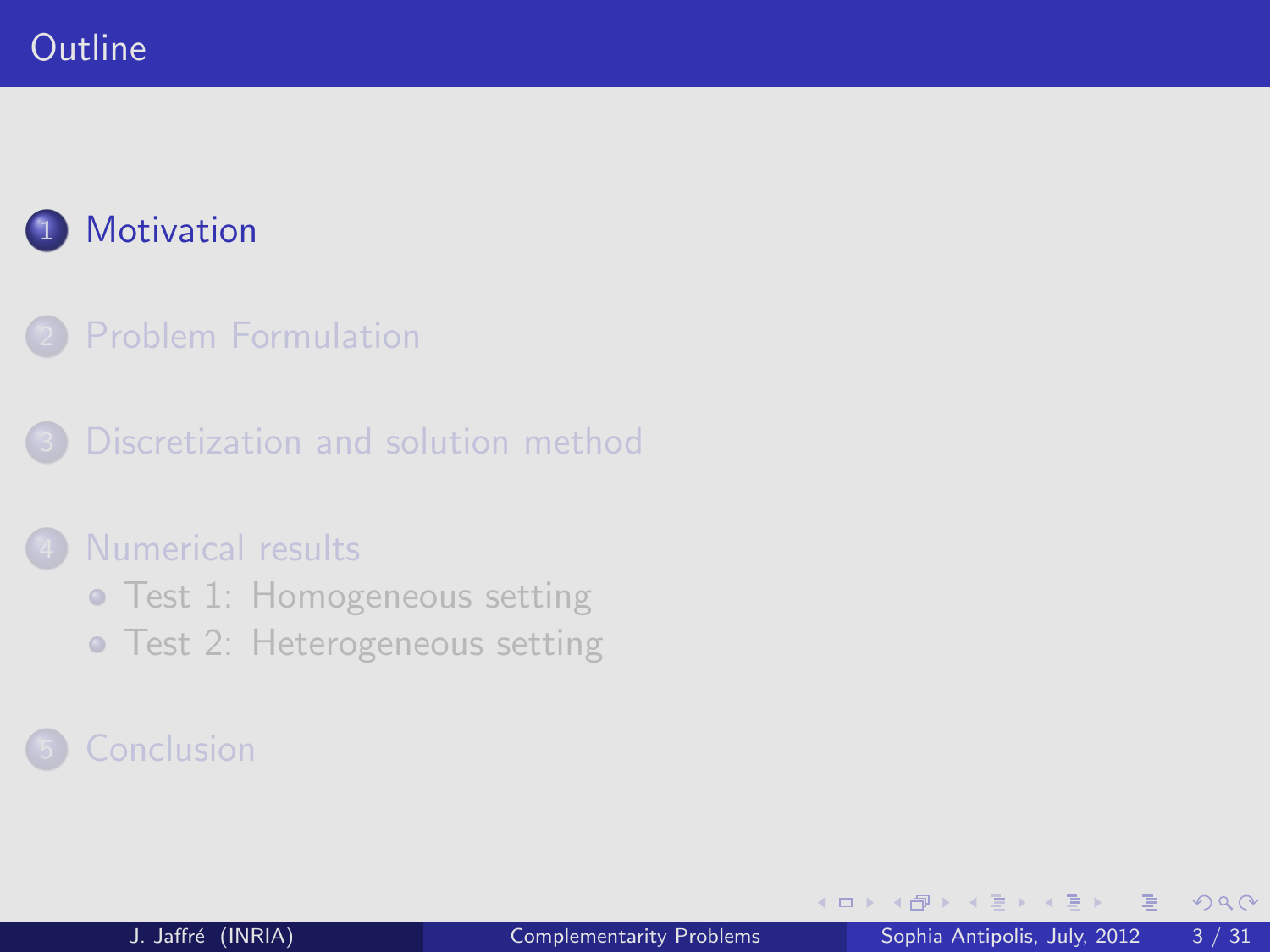- In a deep underground nuclear waste disposal.
- Production of hydrogen from corrosion of waste packages.
- Migration of this hydrogen?
- Flow can be saturated (only liquid) or unsaturated (liquid/gas).
- Numerical difficulties when gas phase appears/disappears.
- Examples of complementarity problems for porous media flow:
	- **Chavent-Jaffré, Mathematical models and finite elements for reservoir** simulation (North-Holland, 1986).
	- Jaffré-Sboui. Henrys law and gas phase disappearance. Transport in Porous Media 12 (2010).
	- Lauser-Hager-Helmig-Wohlmuth. Advances in Water Resources 34 (2011).
	- **Buchholzer-Kanzow-Knabner-Kraütle. Computational Optimization** and Applications 50 (2011).  $QQ$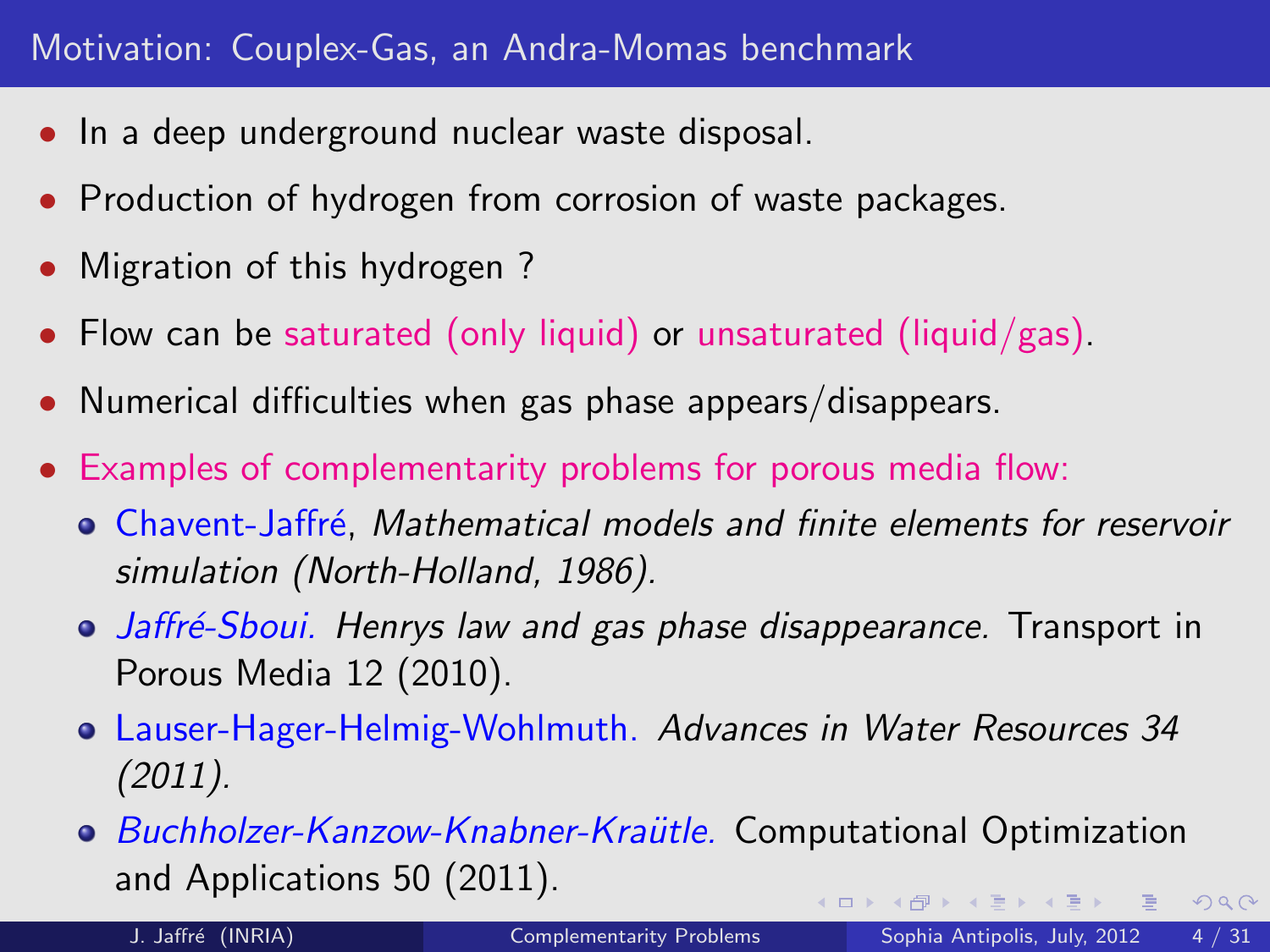Advantage of formulation with complementarity constraints: Valid whether the gas phase exists or not.

### Goals

- Address numerical difficulties coming from gas phase appearance/disappearance.
- Construct a robust algorithm to resolve these difficulties.
- Develop a solver for nonlinear complementarity problems.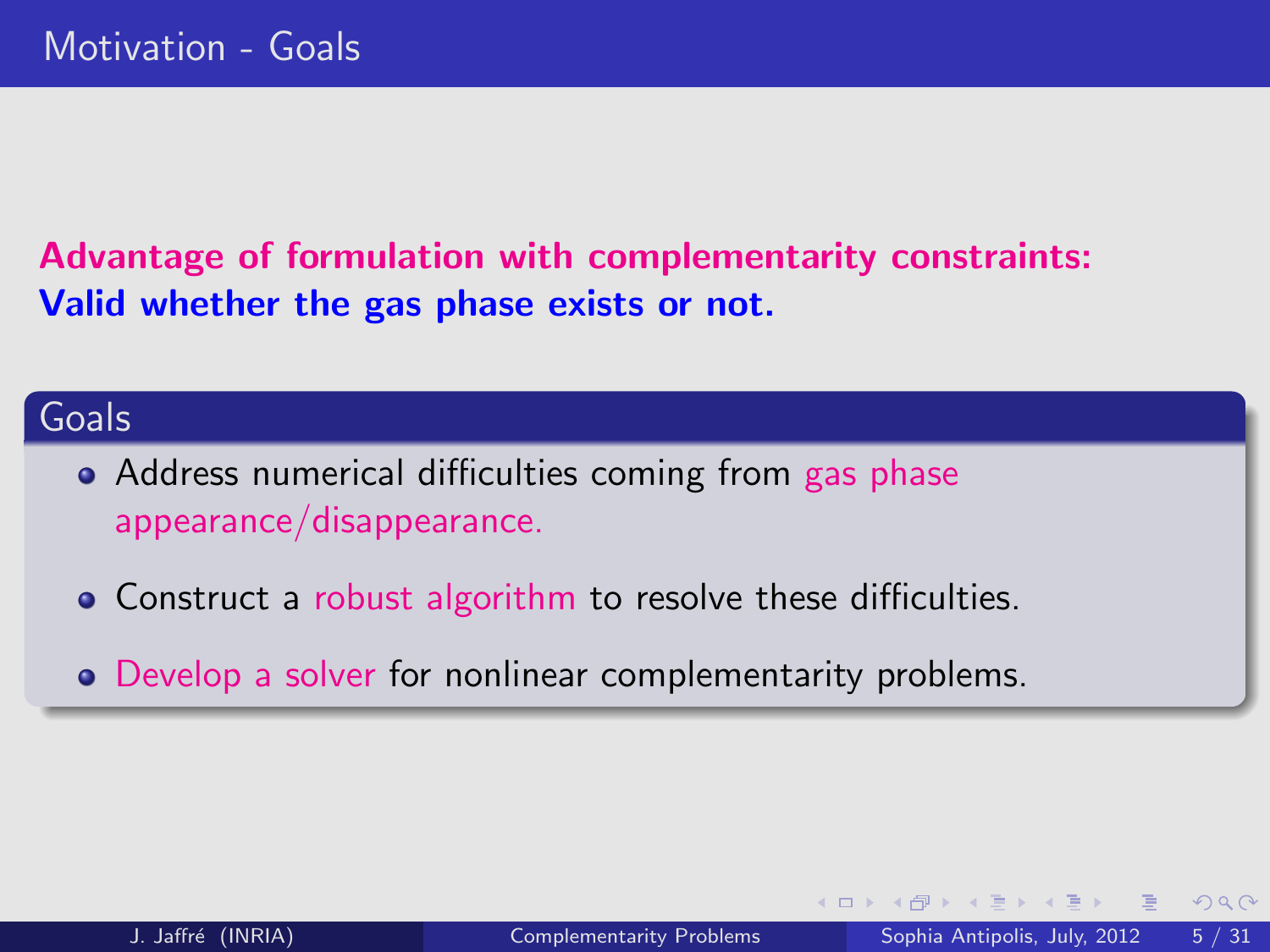# 2 [Problem Formulation](#page-5-0)

## [Discretization and solution method](#page-11-0)

### [Numerical results](#page-18-0)

- **•** [Test 1: Homogeneous setting](#page-19-0)
- **[Test 2: Heterogeneous setting](#page-24-0)**

<span id="page-5-0"></span>4 0 1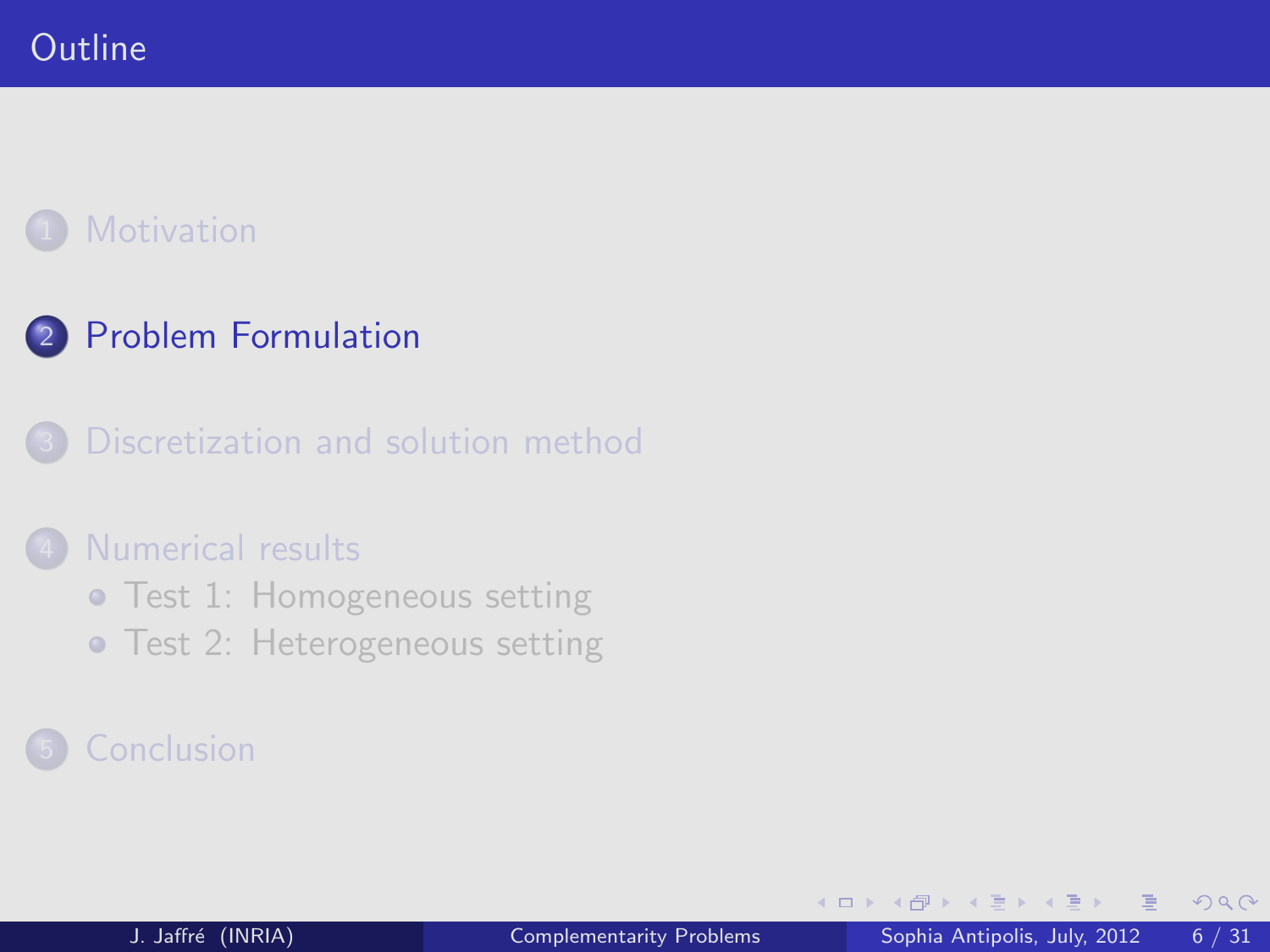2 fluid phases: liquid  $(i = \ell)$  and gas  $(i = g)$ 

Darcy's law: 
$$
\mathbf{q}_i = -K(x)k_i(s_i)(\vec{\nabla}p_i - \rho_i g \vec{\nabla}z), \quad i = \ell, g
$$

 $K$  the absolute permeability  $q_i$  Darcy velocity,  $s_i$  saturation,  $p_i$  fluid pressure,  $k_i$  mobility

Phases occupy the entire pore space:  $s_{\ell} + s_{\ell} = 1$ .

Capillary pressure law:  $p_c (s_\ell) = p_g - p_\ell \ge 0$ ,  $p_c$  decreasing,  $p_c (1) = 0$ .

<span id="page-6-0"></span>Since liquid phase does not disappear while gas phase may disappear, the main unknowns will be  $s_\ell$  and  $p_\ell.$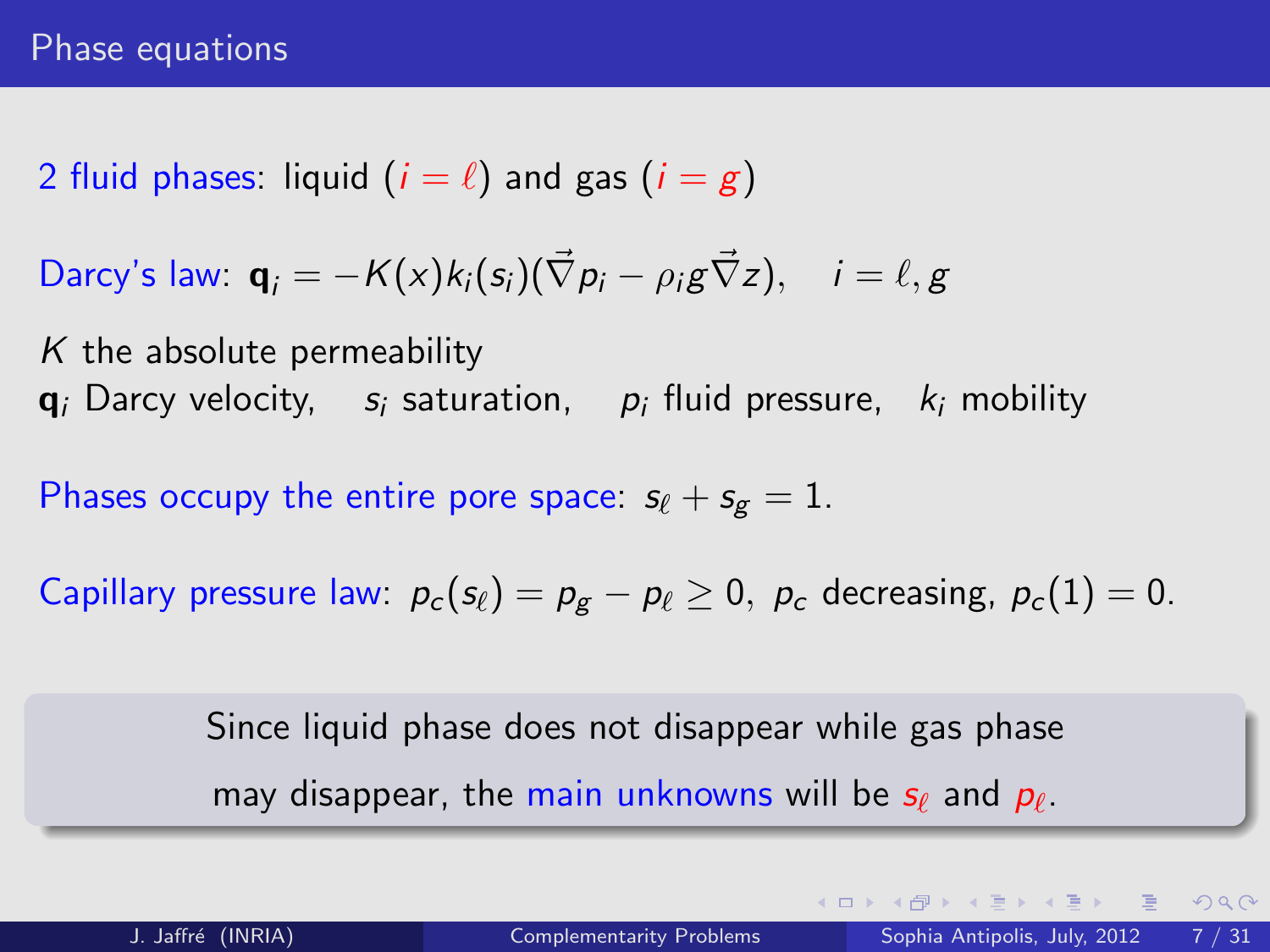### Fluid components

2 components: water  $(j = w)$  and hydrogen  $(j = h)$ .

Mass density of phase *i*:  $\rho_i = \rho_w^i + \rho_h^i$ ,  $i = \ell, g$ .

Molar concentration of phase  $i$ :  $c_i = c_w^i + c_h^i = \frac{s_i \rho_w^i}{M^w}$  $\frac{\mathsf{s}_i \rho^i_{\mathsf{w}}}{\mathsf{M}^{\mathsf{w}}} + \frac{\mathsf{s}_i \rho^i_{\mathsf{h}}}{\mathsf{M}^{\mathsf{h}}}$  $\frac{i}{M^h}, \quad i = \ell, g.$ 

Molar fractions: 
$$
\chi_h^i = \frac{c_h^i}{c_i}
$$
,  $\chi_w^i = \frac{c_w^i}{c_i}$ ,  $i = \ell, g$ ,  $(\chi_w^i + \chi_h^i = 1)$ .

## Physical assumptions :

- Liquid phase contains both components.
- Gas phase contains only hydrogen.
- Gas is compressible  $\rho_g = \kappa_g p_g$ .
- Liquid incompressible  $\rho_{\sf w}^\ell=$  constant,  $\,c_{\sf h}^\ell\ll c_{{\sf w}^\ell}^{},\,$

$$
\chi_h^{\ell} \simeq \frac{c_h^{\ell}}{c_w^{\ell}} = C_{\ell} \rho_h^{\ell} \text{ with } C_{\ell} = \frac{M^h}{M^w \rho_w^{\ell}}.
$$

 $\chi_h^\ell$  is the third main unkn[ow](#page-6-0)[n.](#page-8-0)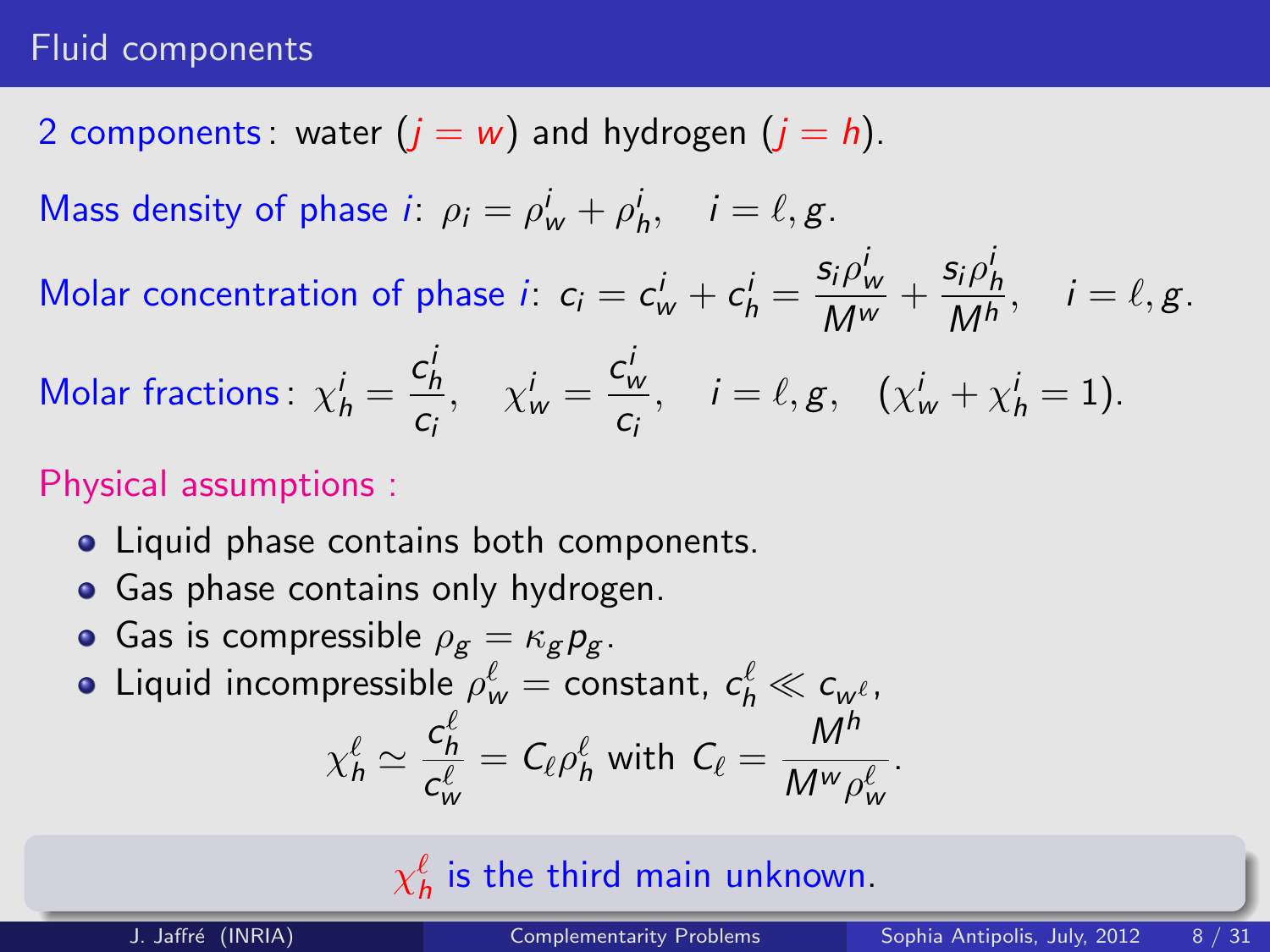Water: 
$$
\phi \frac{\partial}{\partial t} (s_{\ell} \rho_w^{\ell}) + \text{div} (\rho_w^{\ell} \mathbf{q}_{\ell} + j_w^{\ell}) = Q_w
$$
  
Hydrogen: 
$$
\phi \frac{\partial}{\partial t} (s_{\ell} \rho_h^{\ell} + s_g \rho_g) + \text{div} (\rho_h^{\ell} \mathbf{q}_{\ell} + \rho_g \mathbf{q}_g + j_h^{\ell}) = Q_h,
$$

where diffusion of the components in the liquid phase is modeled by

$$
j_h^{\ell} = -\phi M^h s_{\ell} c_{\ell} D_h^{\ell} \vec{\nabla} \chi_h^{\ell}, \quad j_h^{\ell} + j_w^{\ell} = 0.
$$

 $\phi =$  porosity,  $\;\;D_h^{\ell} =$  molecular diffusion coefficient.

4 **D F** 

<span id="page-8-0"></span> $2QQ$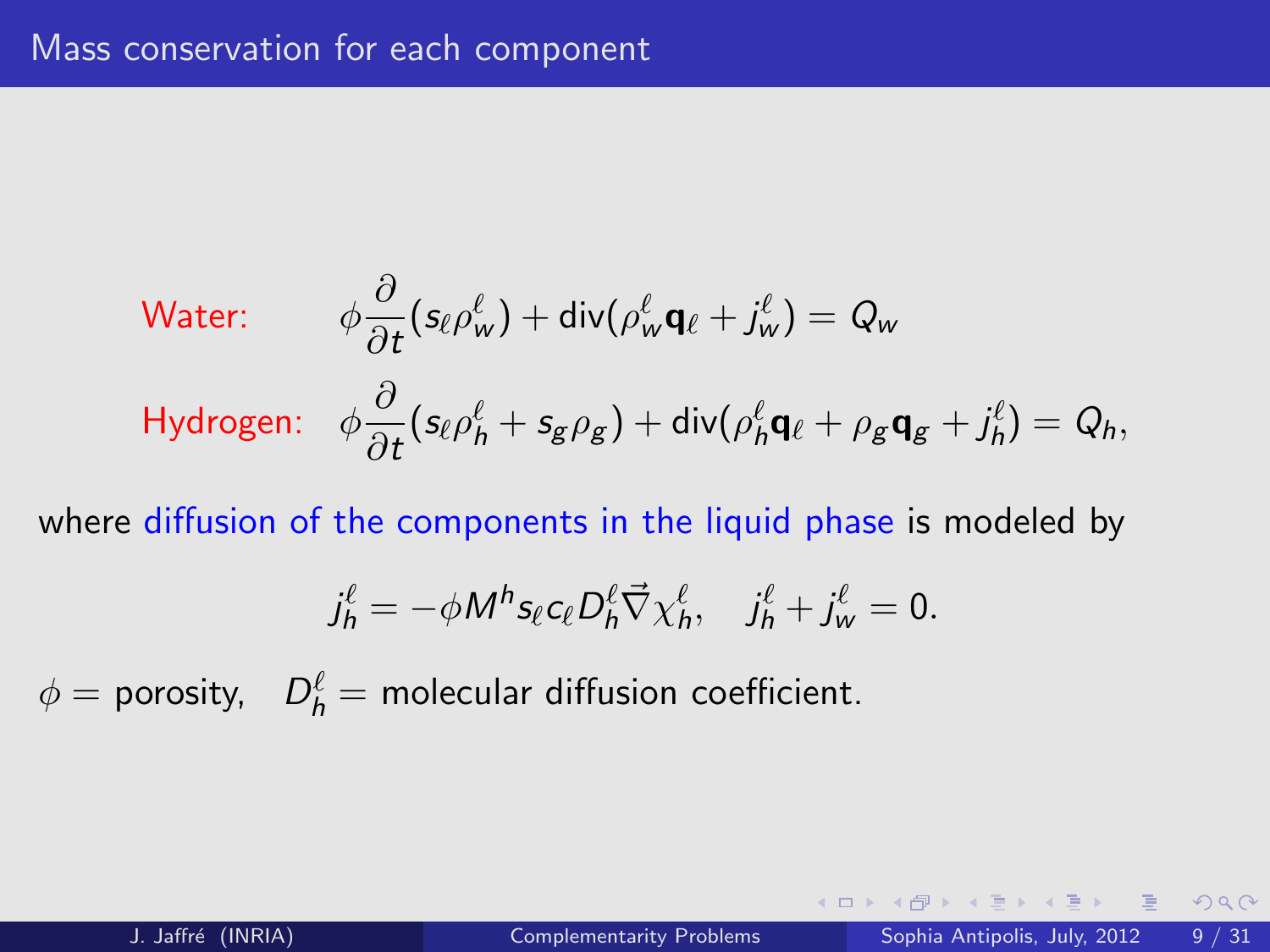### Complementarity equations

• Henry's law is  $H(T)M^hp_g = Hp_g = \rho^\ell_h = C_\ell \chi^\ell_h$ . It is valid when both phases are present.

• To integrate Henry's law into a formulation which includes the case with no gas phase, introduce the liquid pressure  $p_\ell = p_\varepsilon - p_c (s_\ell),$  and

- either gas phase exists:  $1 s_\ell > 0$  and  $H(p_\ell + p_c (s_\ell)) C_\ell \, \chi_h^\ell = 0$ ,
- or gas phase does not exist:  $s_\ell = 1, \rho_c (s_\ell) = 0$  and  $H p_\ell C_\ell \, \chi_h^\ell \geq 0,$ that is  $\chi_h^\ell$  is too small for gas to appear.

Complementarity constraints

 $(1-s_\ell)\bigl(H({p_\ell}+{p_c}({s_\ell}))C\mathcal{E}\chi_h^\ell\bigr)=0,\quad 1-s_\ell\geq 0,$  $H(p_\ell + p_c(s_\ell)) - C_\ell \chi_h^{\ell} \geq 0.$ 

## Advantage: Avoid the change of variables and equations in saturated/unsaturated regions.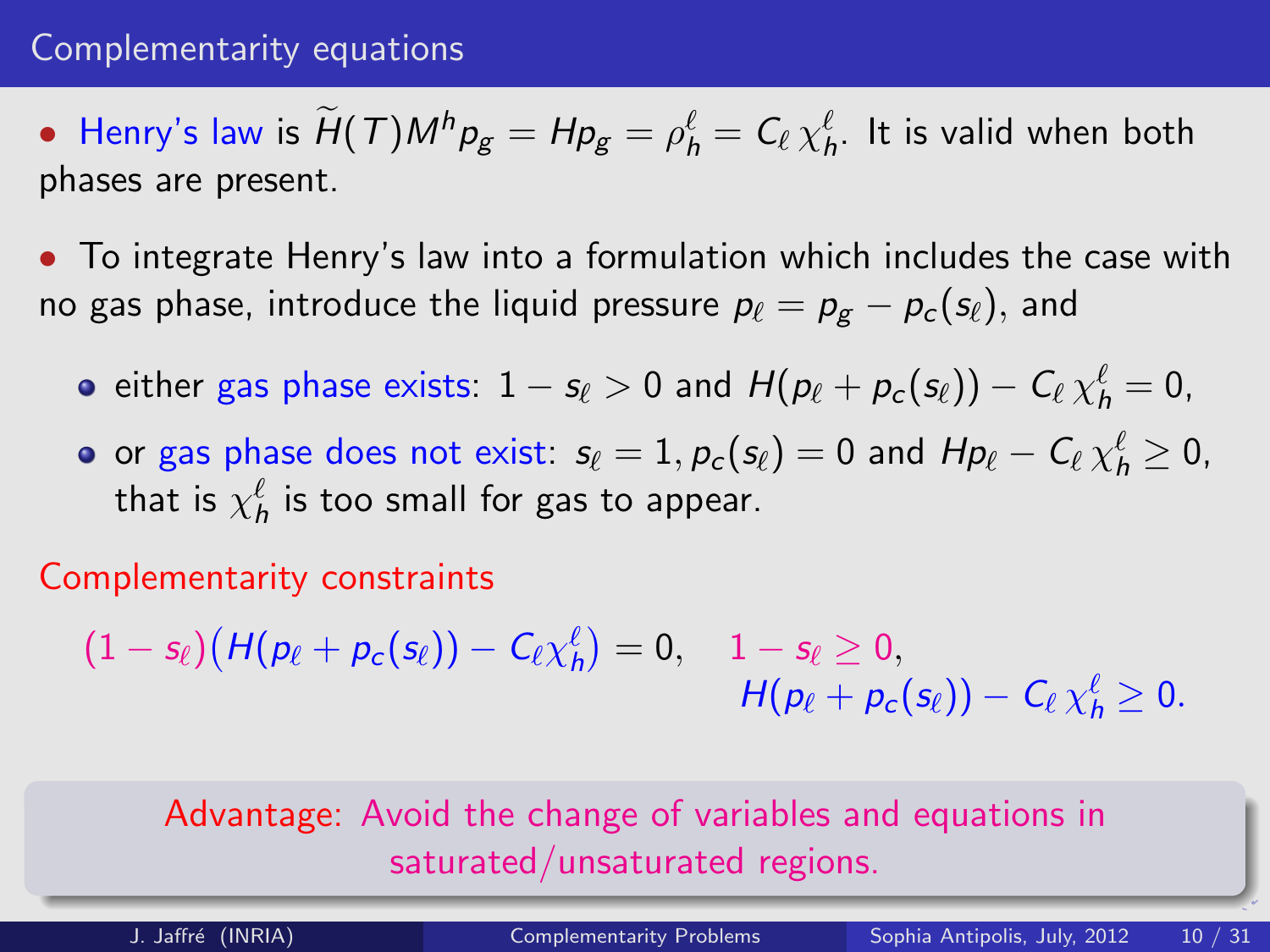$$
\phi \frac{\partial}{\partial t} (\rho_w^{\ell} s_{\ell})) + \text{div} (\rho_w^{\ell} \mathbf{q}_{\ell} - j_h^{\ell}) = Q_w
$$
  

$$
\phi \frac{\partial}{\partial t} (s_{\ell} C_{\ell} \chi_h^{\ell} + (1 - s_{\ell}) \kappa_g (p_{\ell} + p_c(s_{\ell}))) +
$$
  

$$
\text{div} (C_{\ell} \chi_h^{\ell} \mathbf{q}_{\ell} + \kappa_g (p_{\ell} + p_c(s_{\ell})) \mathbf{q}_{\ell} + j_h^{\ell}) = Q_h
$$

where  $j_h^\ell \quad = \quad - \phi \, s_\ell^2 \; \mathcal{C}_\ell \left( 1 + \chi_h^\ell \right) D_h^\ell \, \vec{\nabla} \chi_h^\ell$ 

$$
\mathbf{q}_{\ell} = -K(x)k_{\ell}(s_{\ell})(\vec{\nabla} p_{\ell} - \rho_{\ell} g \vec{\nabla} z)
$$

 $\mathbf{q}_{g} = -K(x)k_{g}(1 - s_{\ell})(\vec{\nabla}(\rho_{\ell} + \rho_{c}(s_{\ell})) - \kappa_{g}(\rho_{\ell} + \rho_{c}(s_{\ell}))g\vec{\nabla}z),$ 

$$
(1-s_\ell)\big(H(\rho_\ell+\rho_c(s_\ell)) - C_\ell \chi_h^\ell\big) = 0, \quad 1-s_\ell \geq 0,\\ \qquad H(\rho_\ell+\rho_c(s_\ell)) - C_\ell \, \chi_h^\ell \geq 0.
$$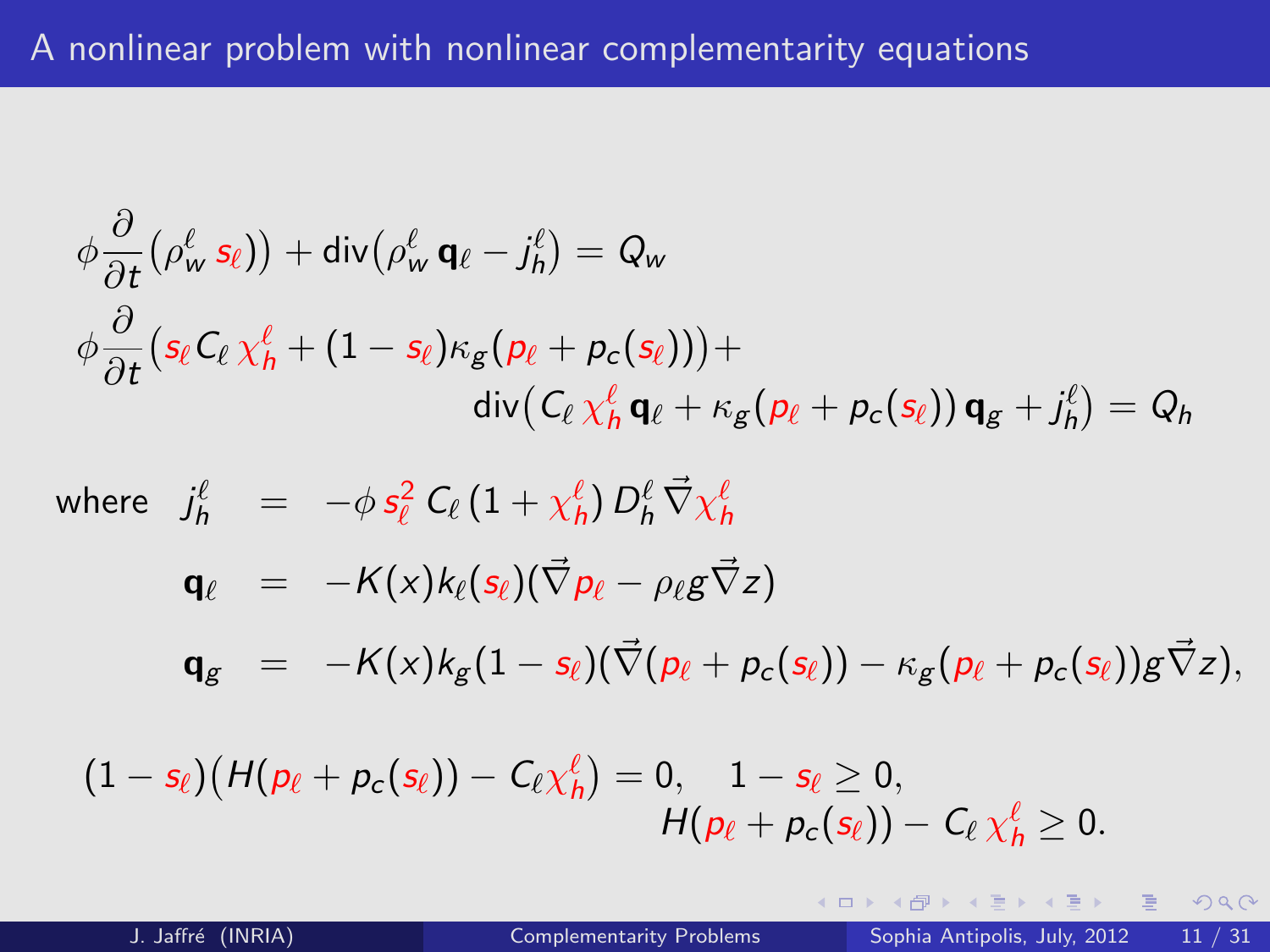## **[Problem Formulation](#page-5-0)**

## 3 [Discretization and solution method](#page-11-0)

### [Numerical results](#page-18-0)

- **[Test 1: Homogeneous setting](#page-19-0)**
- **[Test 2: Heterogeneous setting](#page-24-0)**

4 0 1

<span id="page-11-0"></span> $QQ$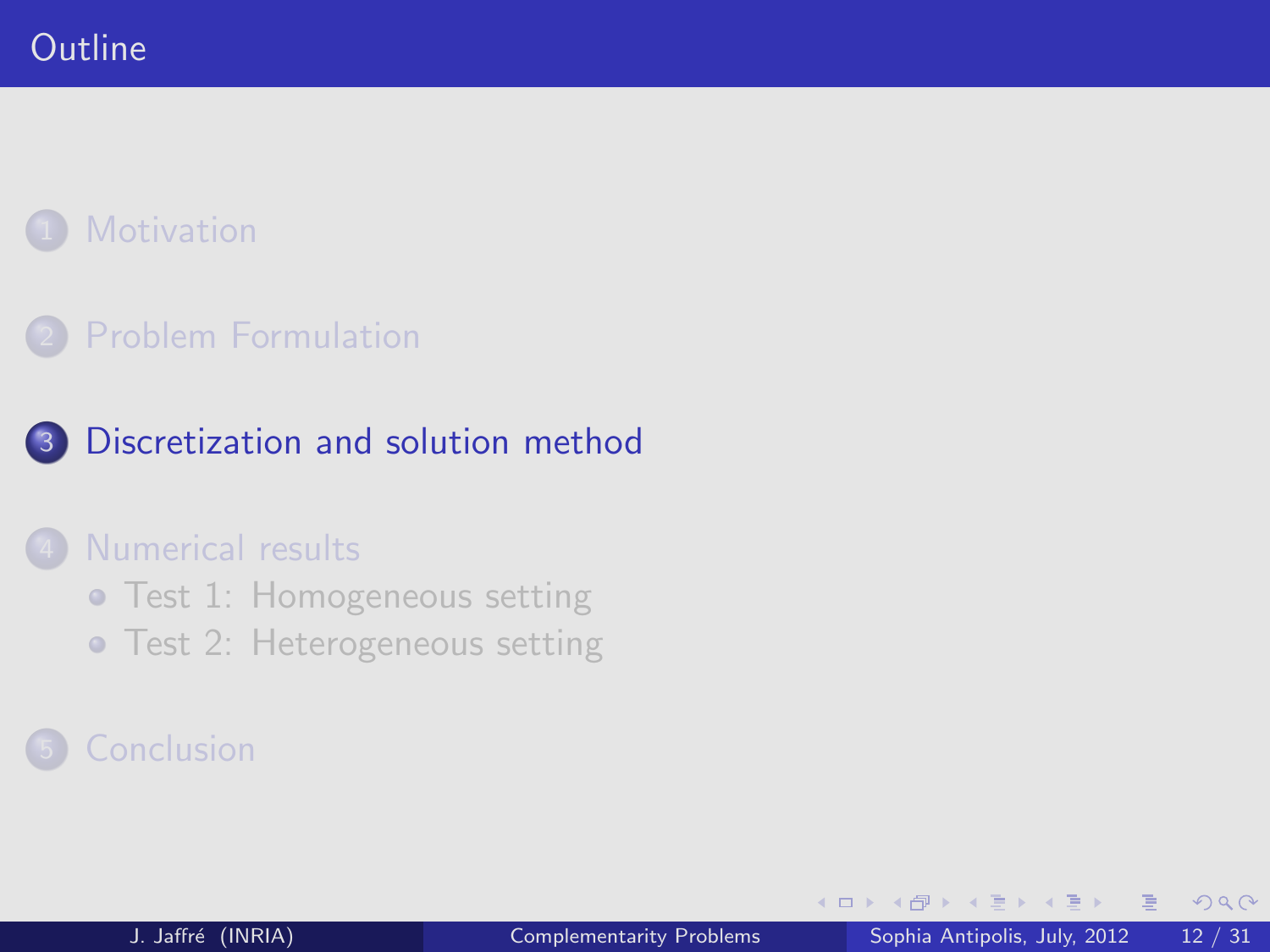Discretized with cell-centered finite volumes : N, the number of cells.

$$
x \in \mathbb{R}^{3N}
$$
, vector of unknowns for  $s_{\ell}, p_{\ell}, \chi^{\ell}_{h}$   

$$
\mathcal{H}: \mathbb{R}^{3N} \to \mathbb{R}^{2N}
$$
 for discrete conservation equations  

$$
\mathcal{F}: \mathbb{R}^{3N} \to \mathbb{R}^{N}
$$
 for discrete  $1 - s_{\ell}$   

$$
\mathcal{G}: \mathbb{R}^{3N} \to \mathbb{R}^{N}
$$
 for discrete  $H(p_{\ell} + p_{c}(s_{\ell})) - C_{\ell} \chi^{\ell}_{h}$   
Problem in compact form

 $\mathcal{H}(x) = 0$ ,  $\mathcal{F}(x) \top \mathcal{G}(x) = 0$ ,  $\mathcal{F}(x) \geq 0$ ,  $\mathcal{G}(x) \geq 0$ .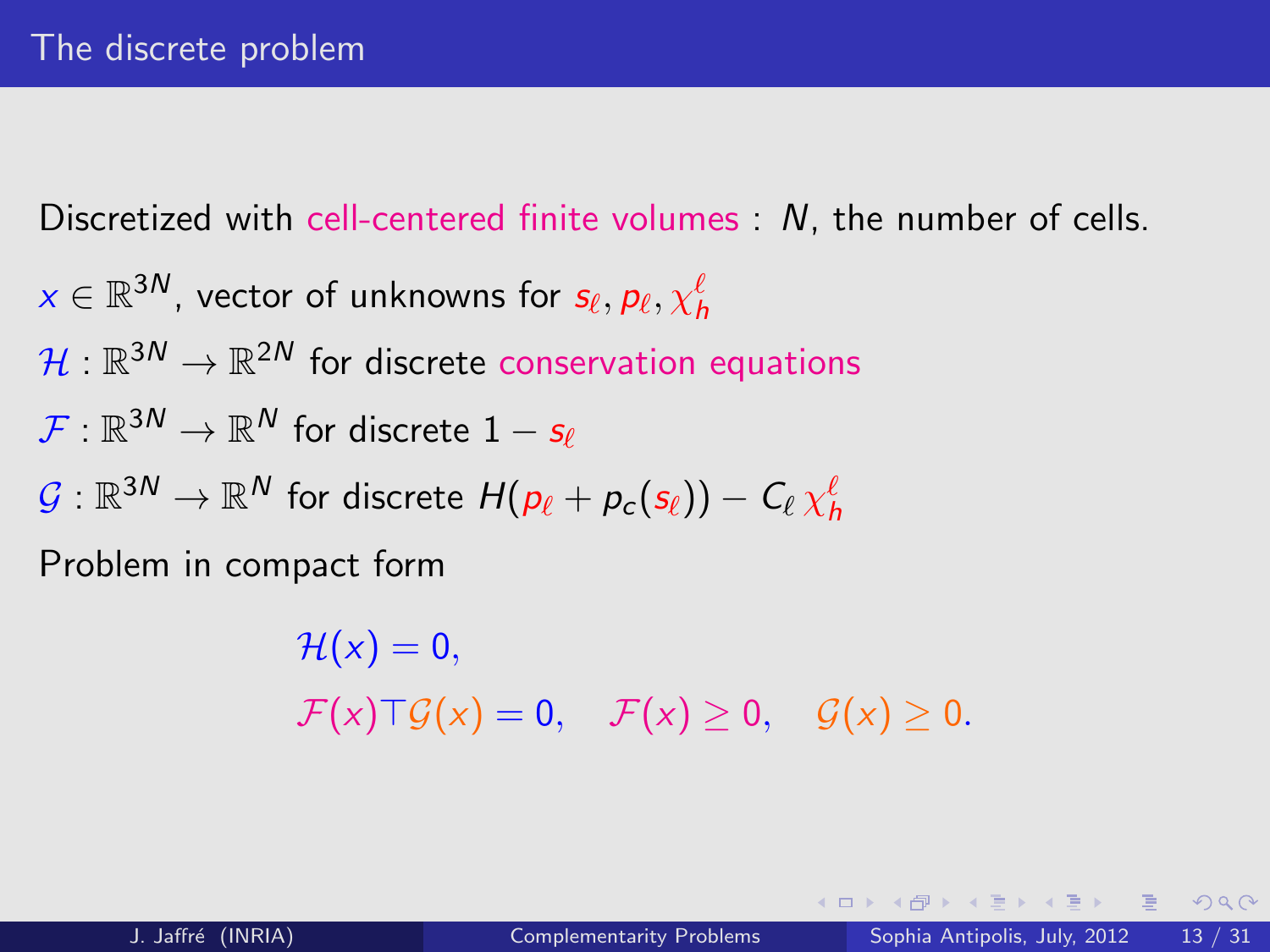Introduce  $K = \mathbb{R}^n \times \mathbb{R}_+^p$ .

Find 
$$
(x, u) \in K
$$
  
\n
$$
\begin{pmatrix}\n\mathcal{H}(x) \\
\mathcal{F}(x) - u \\
\mathcal{G}(x)\n\end{pmatrix}^{\top} \begin{pmatrix}\ny - x \\
y - u\n\end{pmatrix} \geq 0, \quad \forall (y, v) \in K.
$$

 $\equiv$ 

 $2990$ 

イロン イ部ン イヨン イヨン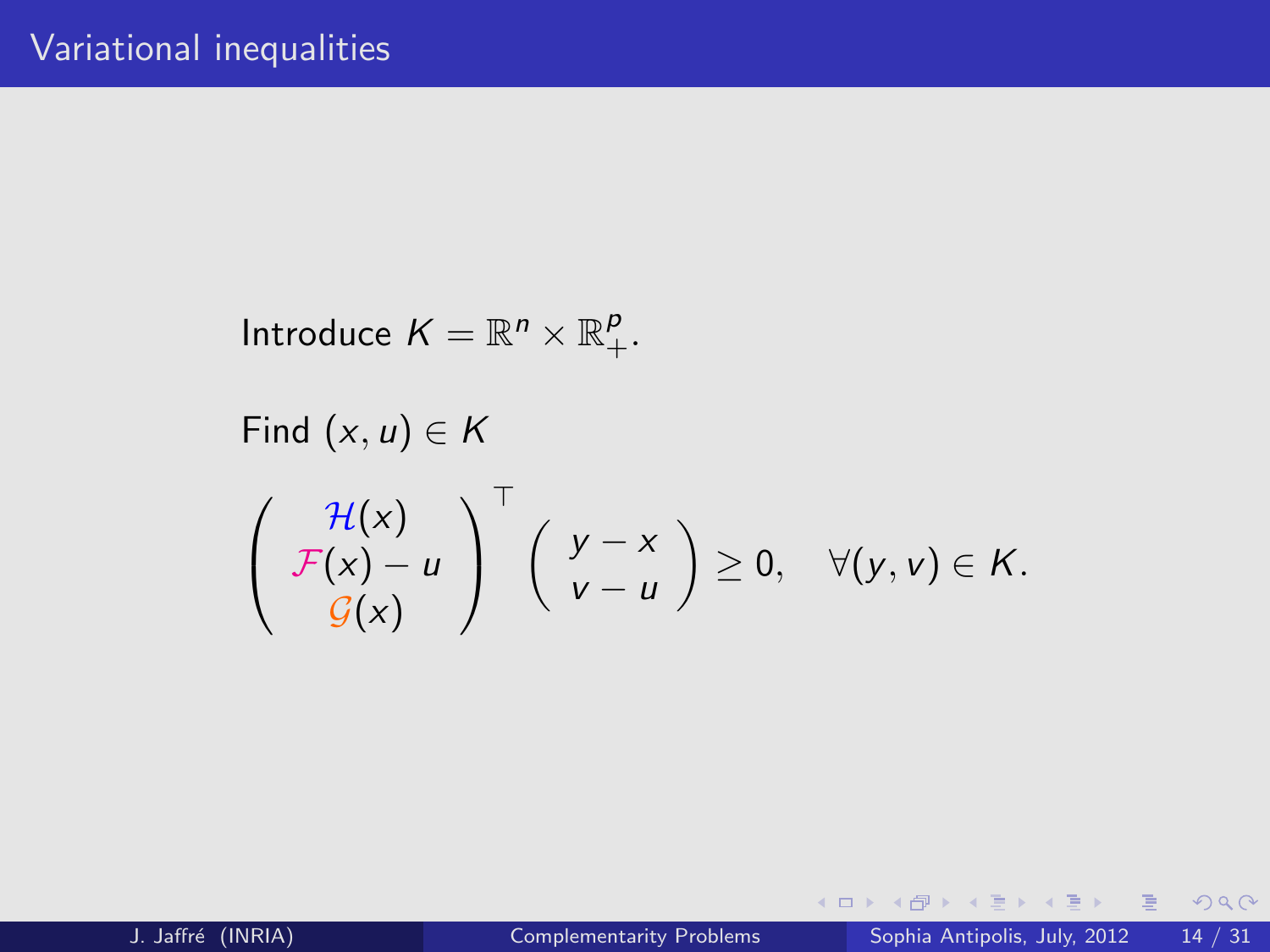How to solve this nonlinear complementarity problem ? Idea: Replace complementarity conditions by equalities.

Introduce a C-function  $\varphi:\mathbb{R}^2\to\mathbb{R}$  that satisfies

$$
\varphi(a,b)=0\Longleftrightarrow a\geq 0,\quad b\geq 0,\quad ab=0,
$$

An efficient choice is the minimum function.

Replace complementarity constraints by  $\varphi(x) = \min\{\mathcal{F}(x), \mathcal{G}(x)\} = 0$ .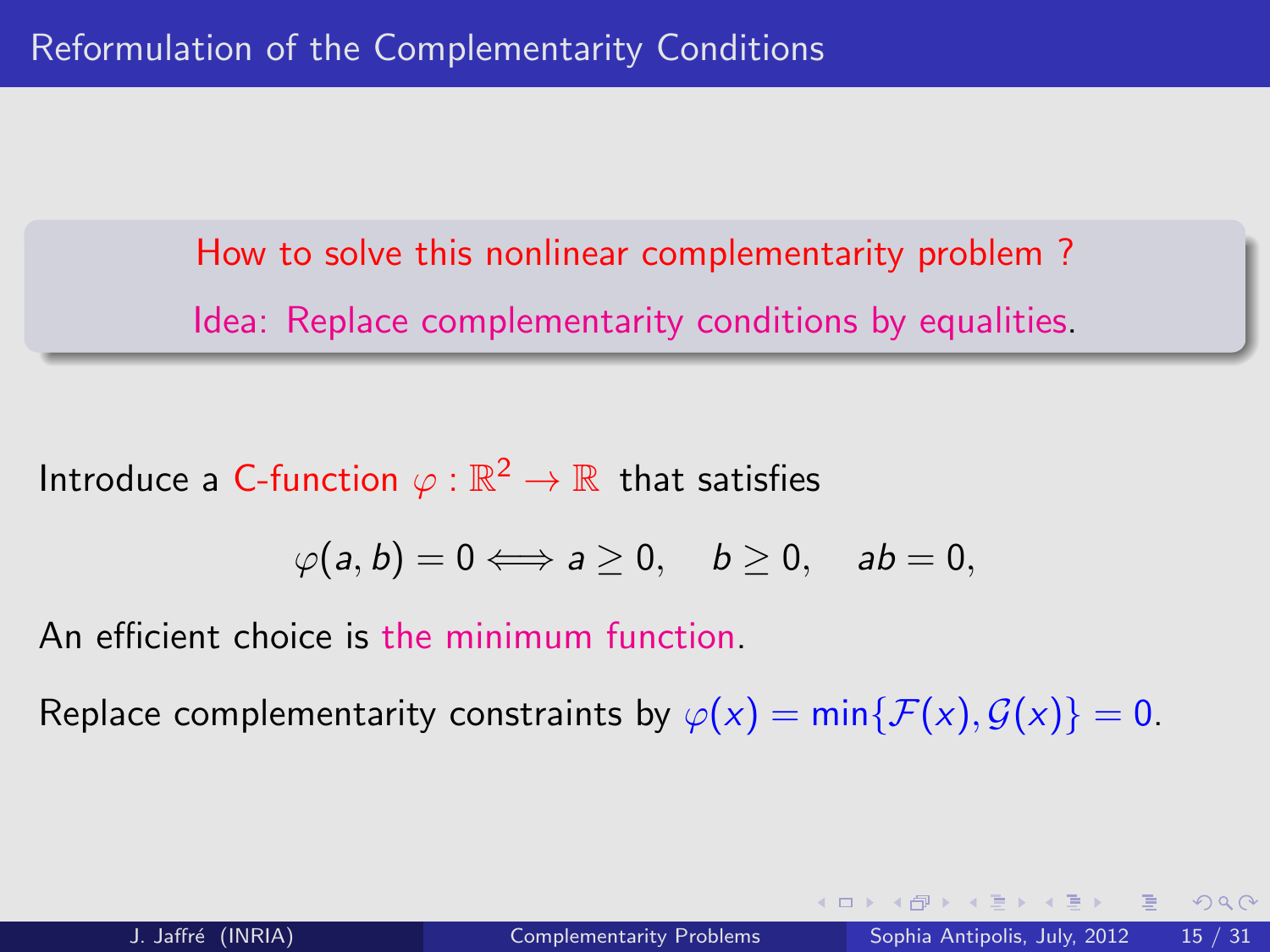The problem is equivalent to

$$
\psi(x)=0,\quad\text{where}\quad \psi(x):=\begin{pmatrix} \mathcal{H}(x)\\ \varphi(x) \end{pmatrix}.
$$

- The system is nonsmooth due to the min function.
- Apply Newton-min, a nonsmooth Newton method.
- Local convergence of Newton-min.

See I. Ben Gharbia & J. Ch Gilbert (2010), S. Kräutle (2011), P. Knabner et al. (2009) , Ito & Kunish (2009) and C. Kanzow (2004)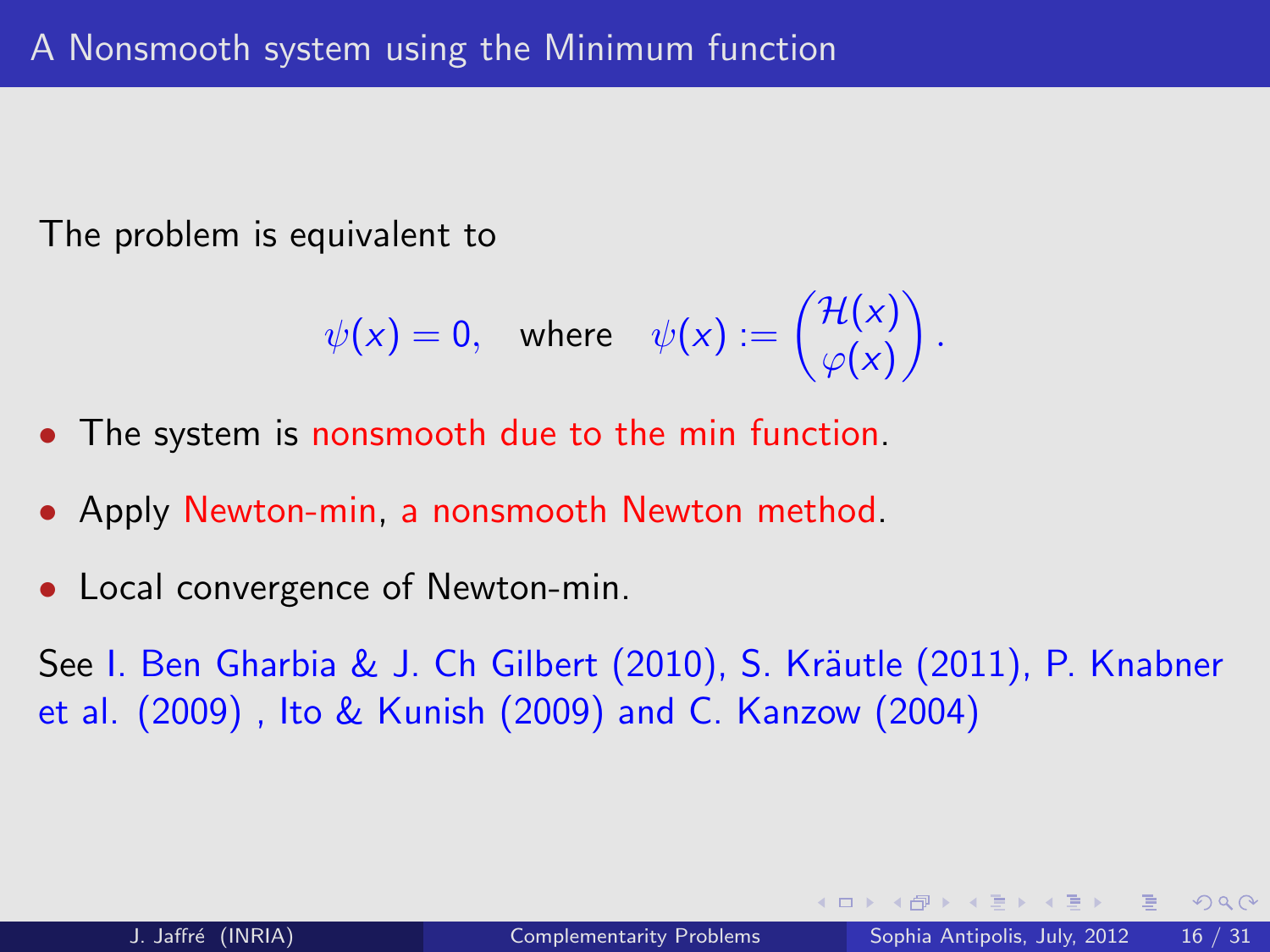### Newton-min algorithm

- For  $k = 1, 2, \ldots$ , do the following
- Choose complementary index sets  $A_k$  and  $A_k^c$ , where

$$
A_k := \{i : \mathcal{F}_i(x^k) < \mathcal{G}_i(x^k)\},
$$
\n
$$
A_k^c := \{i : \mathcal{F}_i(x^k) \geq \mathcal{G}_i(x^k)\}.
$$

$$
\varphi(x^k) = \min\{\mathcal{F}(x^k), \mathcal{G}(x^k)\} = \begin{cases} \mathcal{F}_i(x^k) & \text{if } i \in A_k, \\ \mathcal{G}_i(x^k) & \text{if } i \in A_k^c. \end{cases}
$$

• Select an element  $\mathcal{J}_{\mathcal{A}}^k$  $\gamma_{x^k}^{k} \in \partial \varphi(x^k)$  such that

$$
(\mathcal{J}_{x^k}^k)_i = \begin{cases} \mathcal{F}'_i(x^k) & \text{if } i \in A_k, \\ \mathcal{G}'_i(x^k) & \text{if } i \in A_k^c. \end{cases}
$$

• Let  $x^{k+1}$  be a solution to

$$
\mathcal{H}(x^{k}) + \mathcal{H}'(x^{k})(x^{k+1} - x^{k}) = 0, \varphi(x^{k}) + \mathcal{J}_{x^{k}}^{k}(x^{k+1} - x^{k}) = 0.
$$

.

4 0 1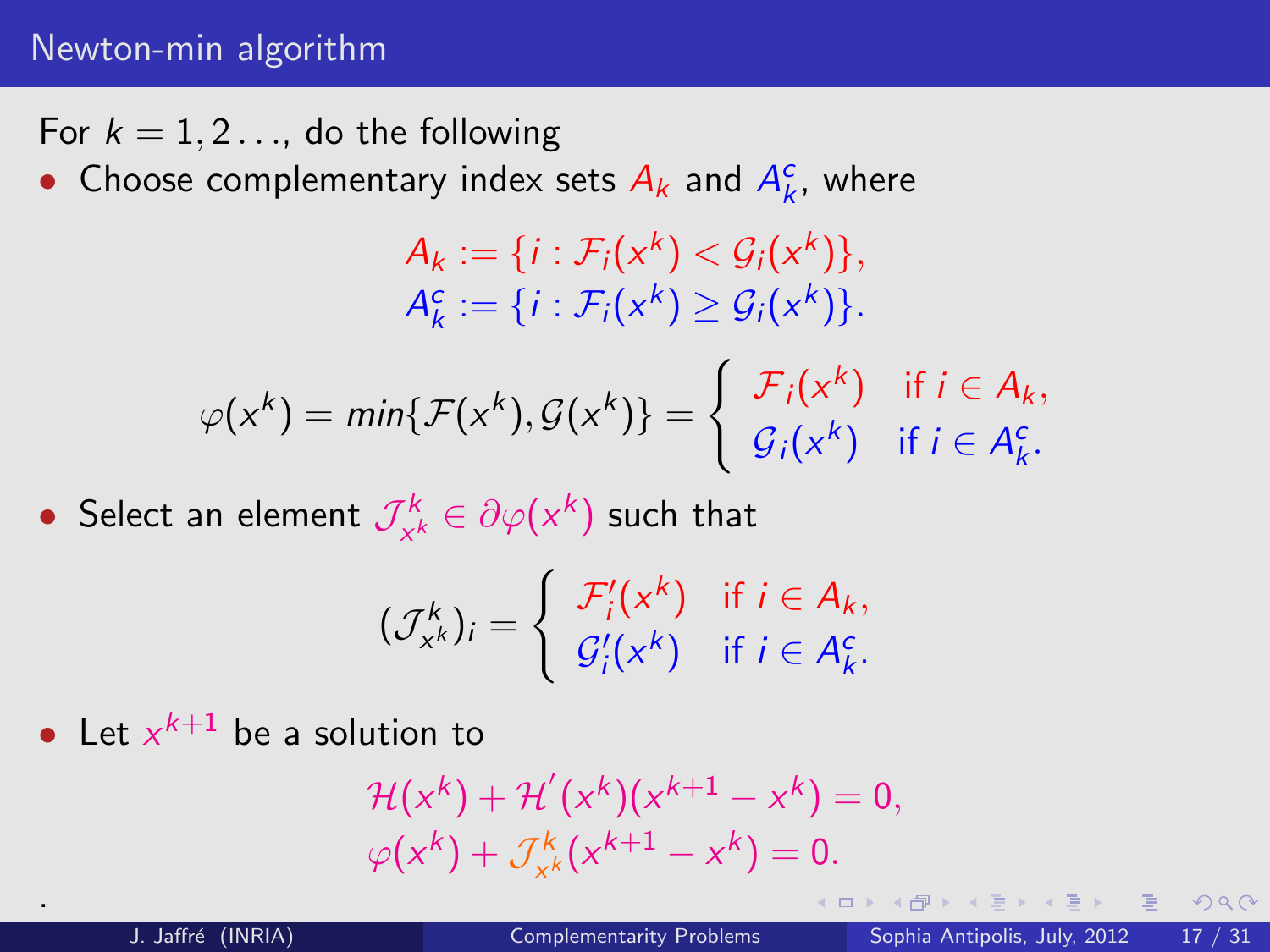### Theorem:

Let  $x^*$  be a solution of the nonlinear system  $\psi(x)=0$  and such that  $J$  is nonsingular for all  $J\in \partial \psi(x^*)$ . Then there exists  $\epsilon$  such that for every starting point  $x^0\in B_\epsilon(x^*)$  :

 $\triangleright$  The Newton-min algorithm is well-defined and produces a sequence  $\{x^k\}$  that converges to  $x^*$ .

 $\triangleright$  The rate of convergence is quadratic.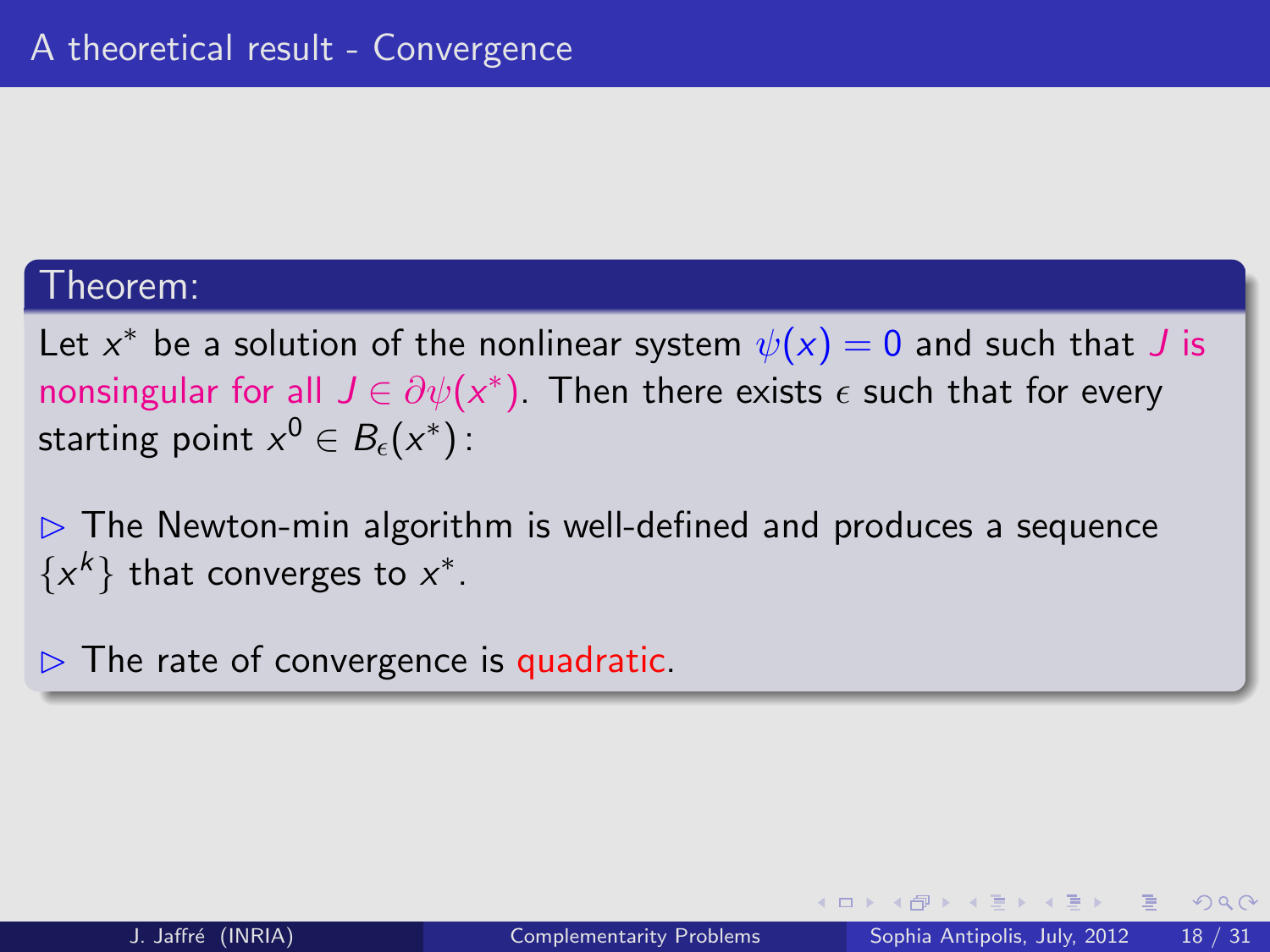[Problem Formulation](#page-5-0)

[Discretization and solution method](#page-11-0)

### [Numerical results](#page-18-0)

- [Test 1: Homogeneous setting](#page-19-0)
- [Test 2: Heterogeneous setting](#page-24-0)

<span id="page-18-0"></span>4 口 下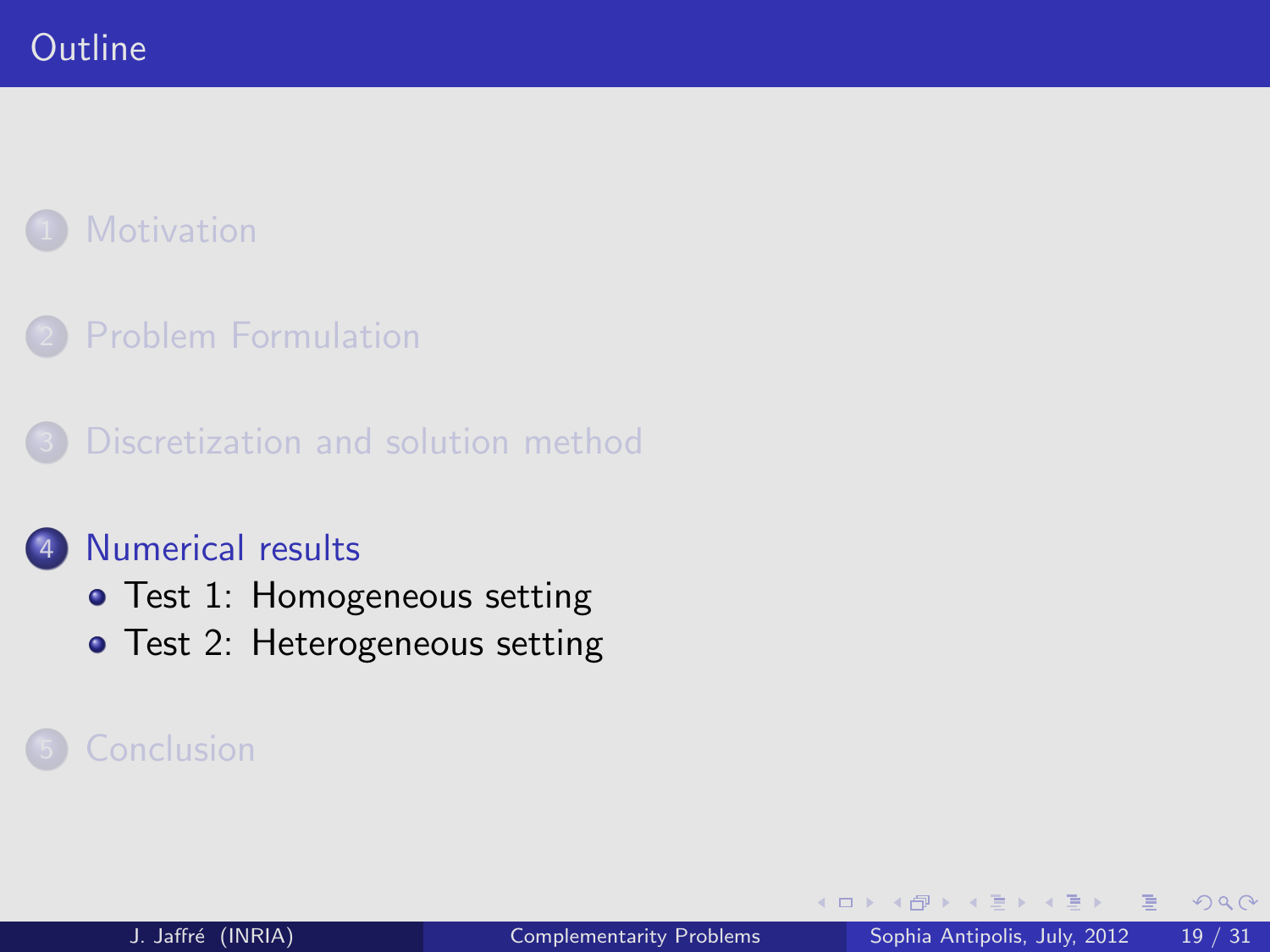[Problem Formulation](#page-5-0)

[Discretization and solution method](#page-11-0)

## 4 [Numerical results](#page-18-0)

- **•** [Test 1: Homogeneous setting](#page-19-0)
- **[Test 2: Heterogeneous setting](#page-24-0)**

4 0 1

<span id="page-19-0"></span> $QQ$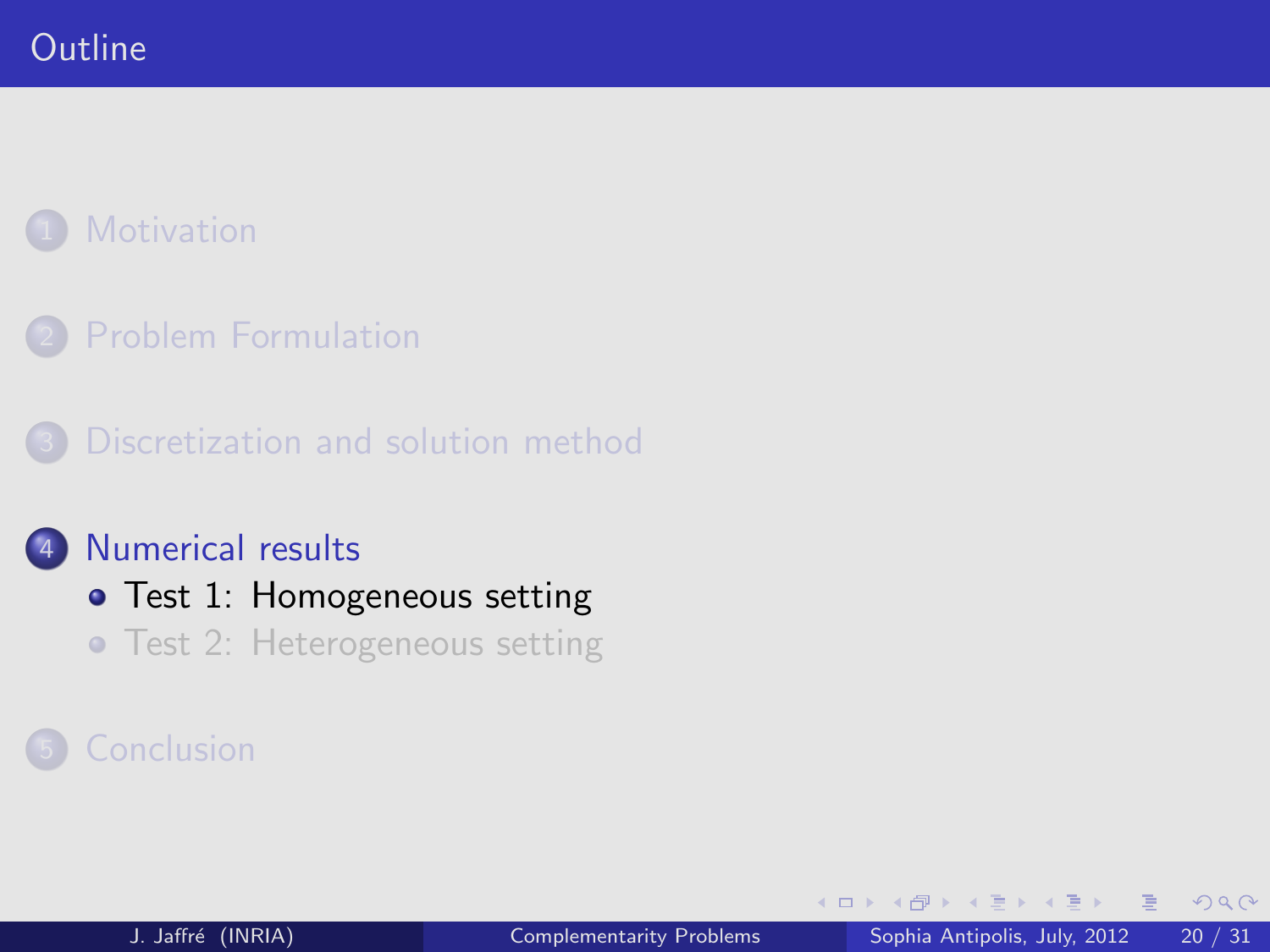## Homogeneous setting Test inspired from the Couplex Gas benchmark:

- Inject hydrogen gas on the left of a 1-D porous medium saturated at initial time with liquid (  $T_{inj}=5.10^5$  years).
- $\bullet$  After a while the hydrogen injection is stopped (  $T_{simul}=10^6$  years).



• Van Genuchten-Mualem model for capillary pressure and relative permeabilities.

• Initial conditions:  $p_\ell = 10^6$  Pa,  $s_\ell = 1$  and  $\chi_h^\ell = 0$ .

 $QQ$ 

**K ロ ⊁ K 何 ≯ K ヨ ≯ K ヨ ≯** …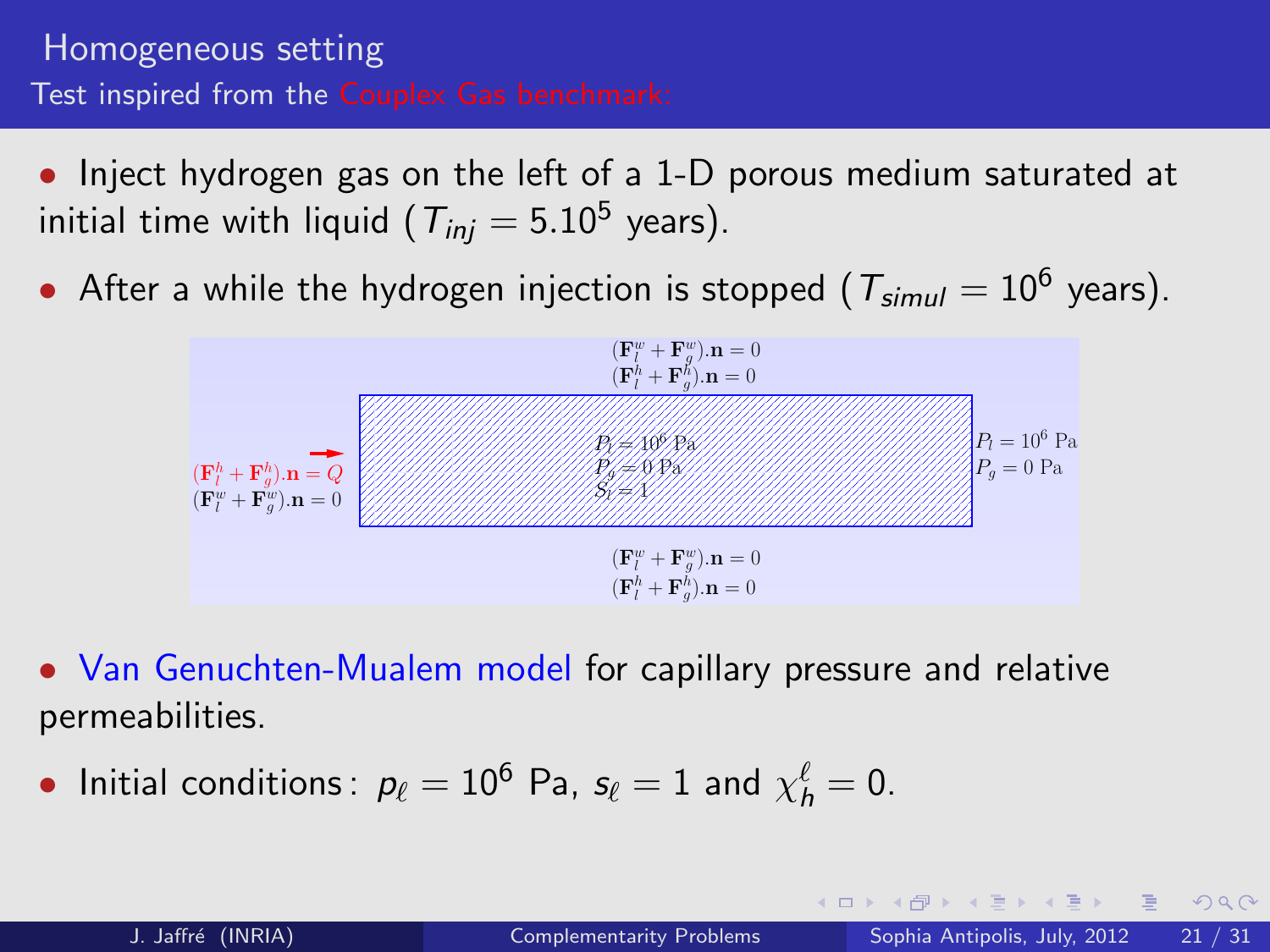- Period 1: Only Hydrogen density increases.
- Period 2: Gas phase appears and liquid pressure increases.
- Period 3: Smaller  $\nabla p_\ell$  and no water injection push down the liquid pressure.



### Gas saturation



## Liquid pressure



4 口 下

 $\Omega$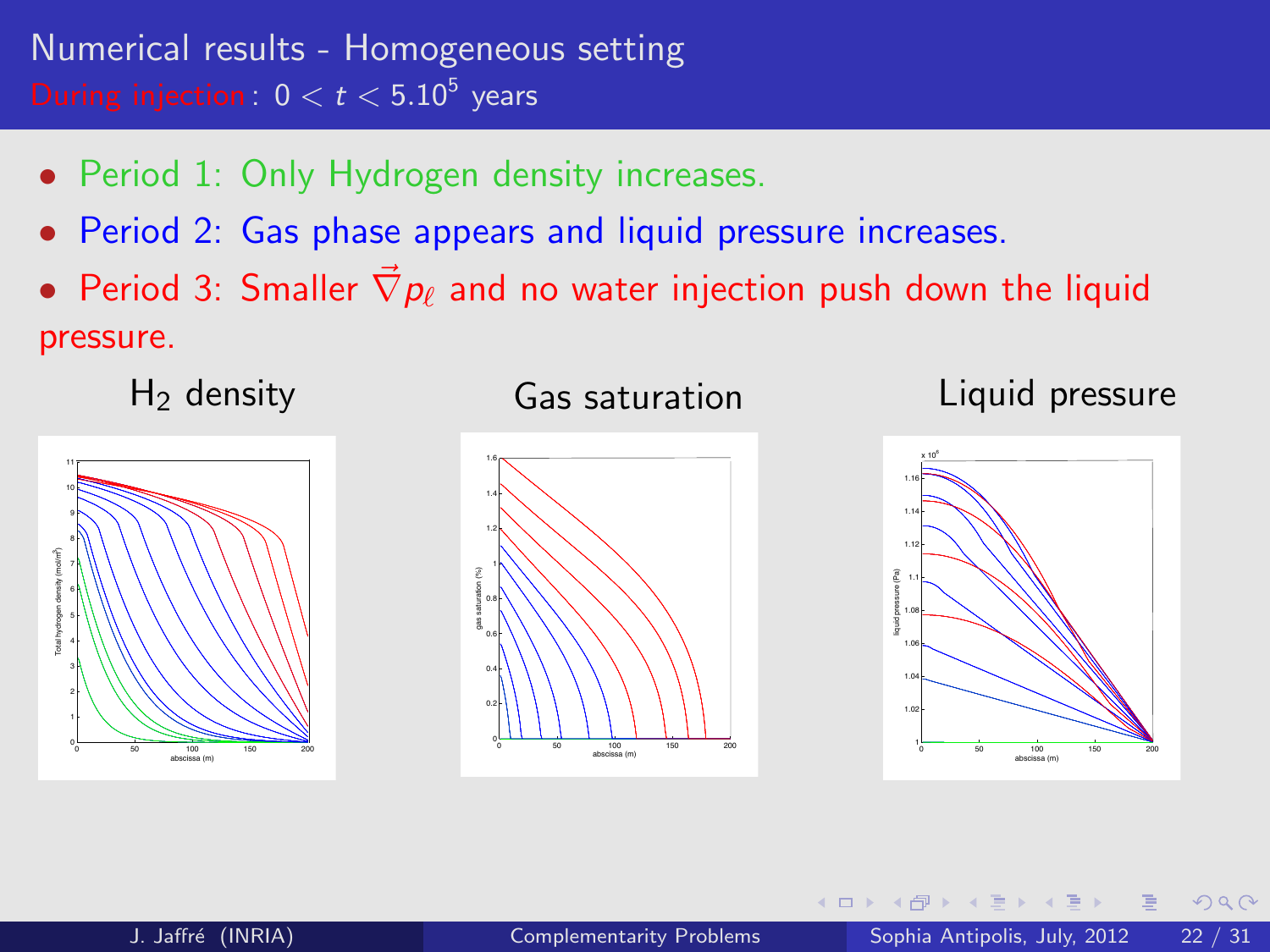- Gas saturation and  $H<sub>2</sub>$  density decrease.
- Liquid pressure increases.

• When  $t \to \infty$ , gas phase disappears and the system reaches a stationary state.



 $\blacksquare$ 

 $\Omega$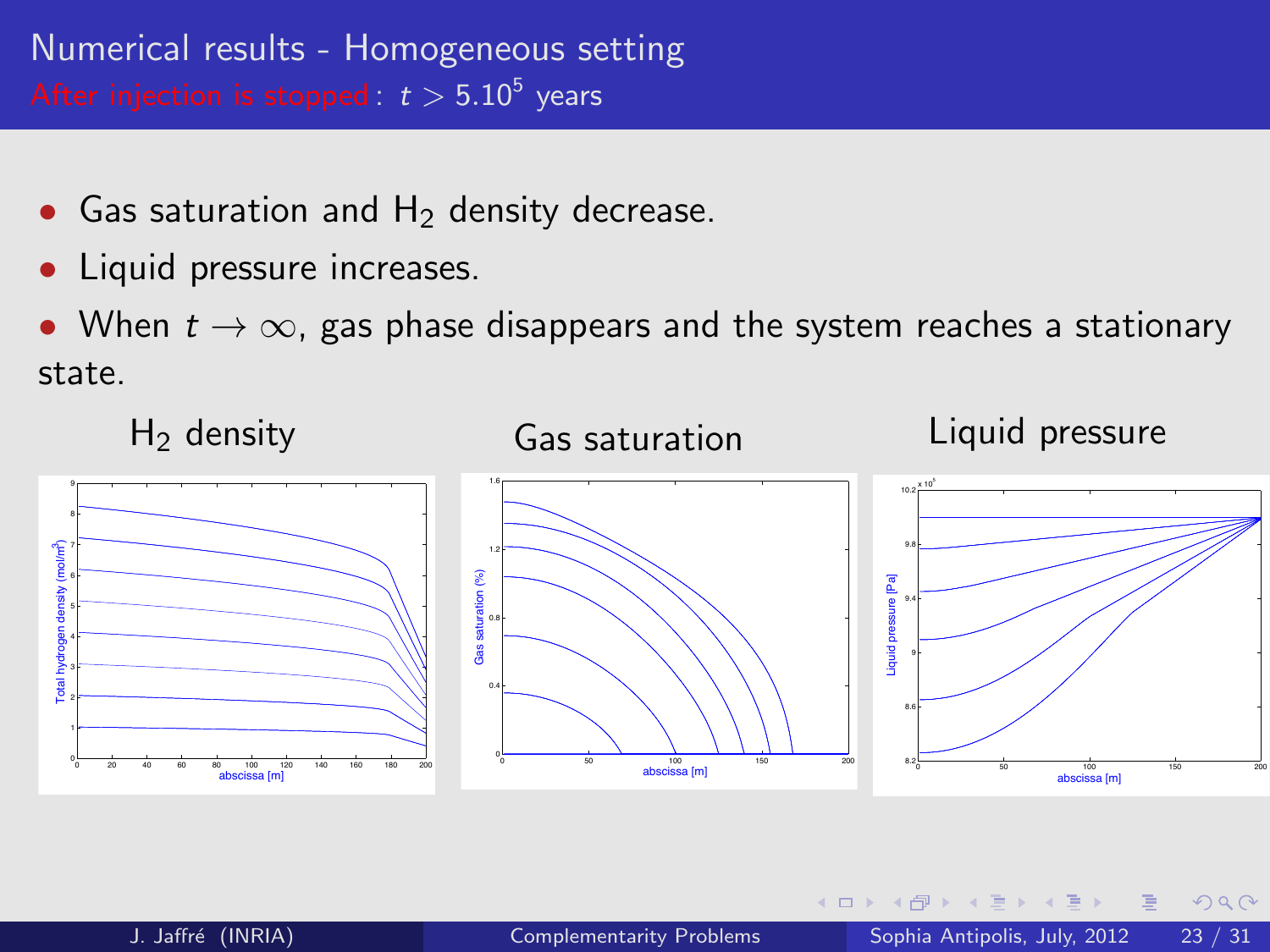## Numerical results - Homogeneous setting



I. Ben Gharbia and J. Jaffré, Gas phase appearance and disappearance as a problem with complementarity constraints, Mathematics and Computers in Simulation (submitted).

<span id="page-23-0"></span> $\Omega$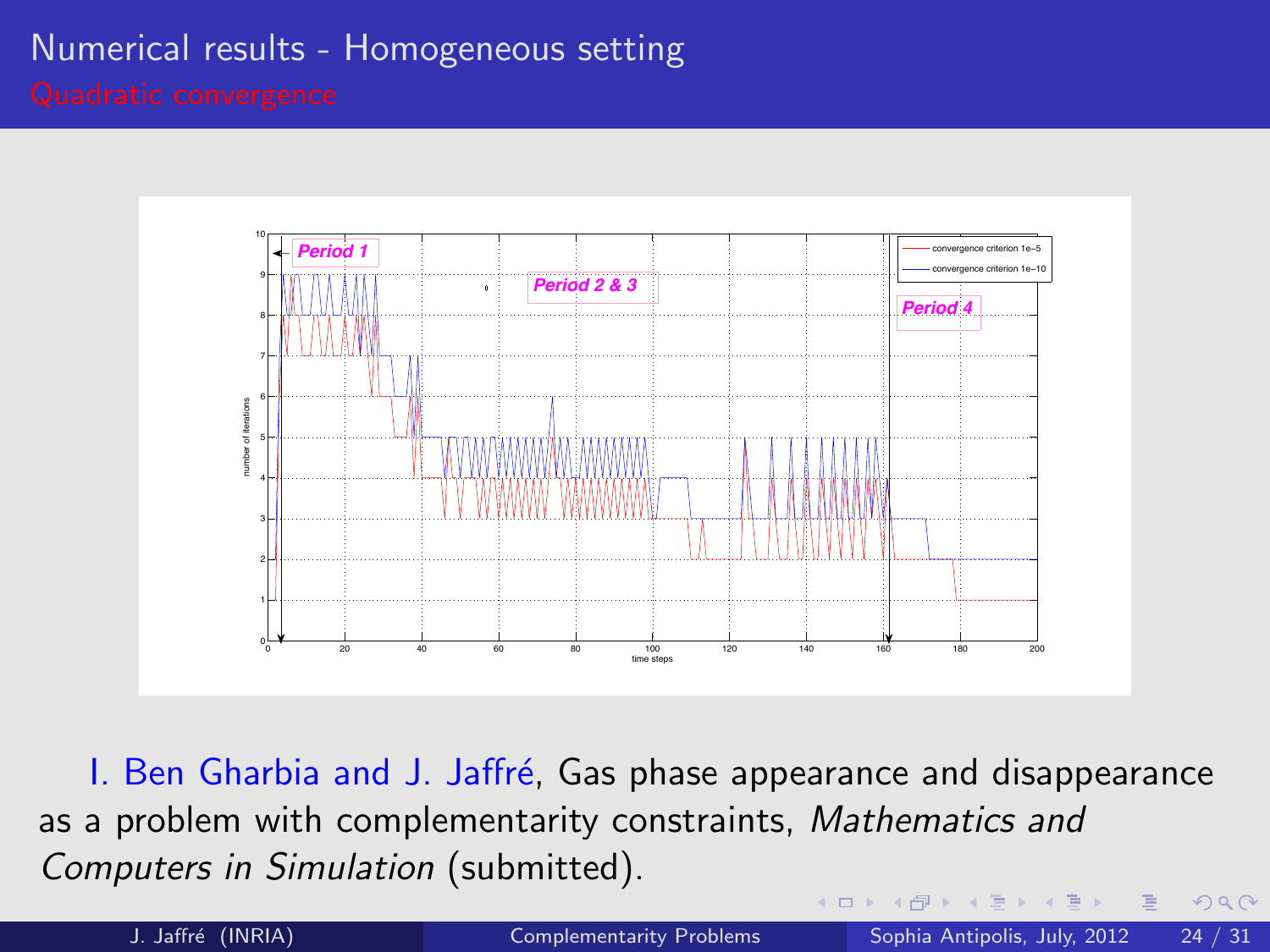[Problem Formulation](#page-5-0)

[Discretization and solution method](#page-11-0)

### [Numerical results](#page-18-0)

- [Test 1: Homogeneous setting](#page-19-0)
- [Test 2: Heterogeneous setting](#page-24-0)

<span id="page-24-0"></span>4 0 1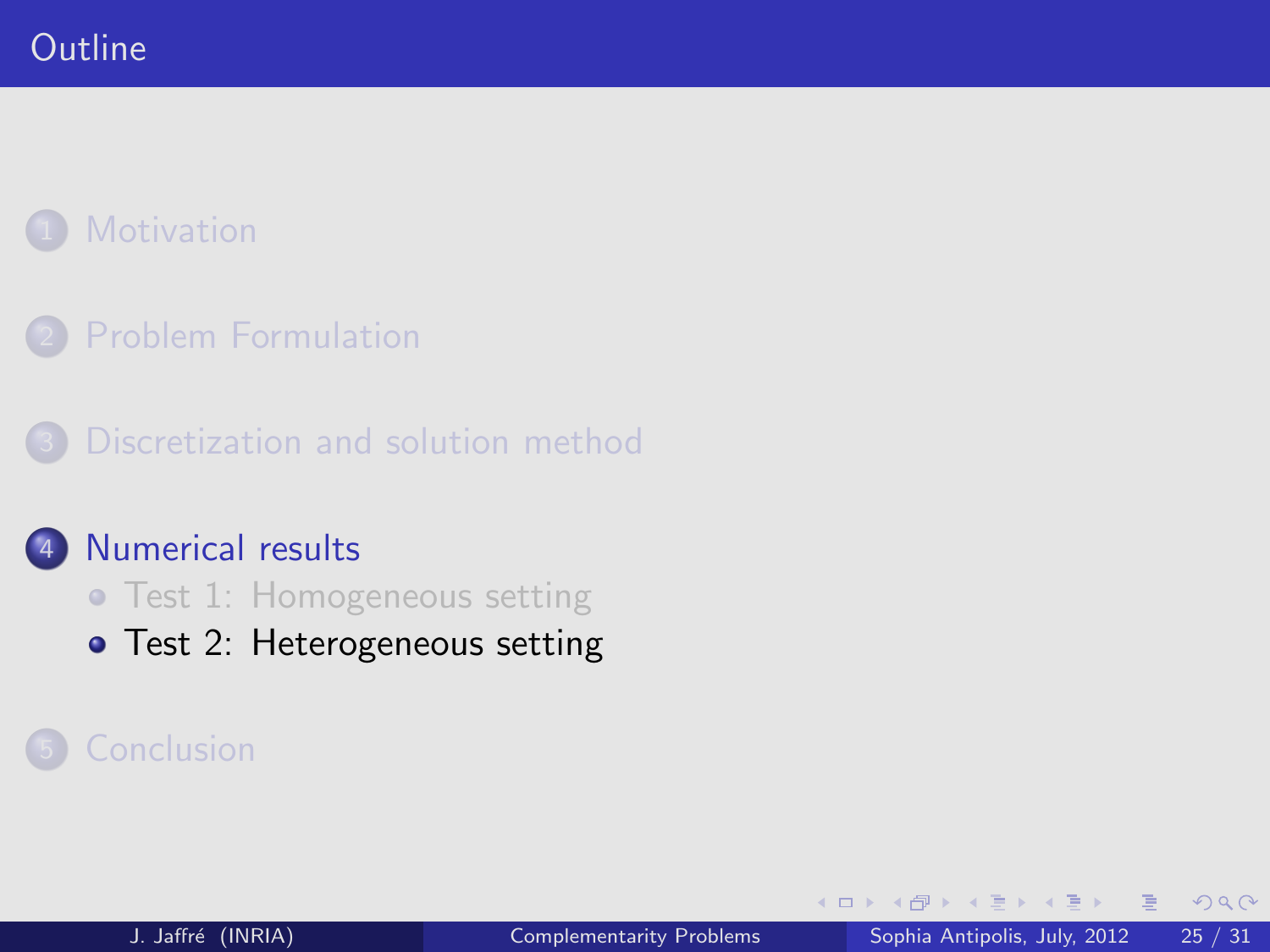✄ Consider MOMAS heterogeneous benchmark Problem 2.

 $\triangleright$  The porous medium characteristics and the fluids properties are from  $\textsf{http://sources.univ-lyon1.fr/cast_test/multi.math.pdf}$ 

<span id="page-25-0"></span>

 $\triangleright$  The characteristics of porous medium (in particular capillary pressure) are different in each subdomain.  $\mathcal{L}_x = 200$ ,  $\mathcal{L}_1 = 100$ .

 $\triangleright$  Boundary and initial conditions

• At 
$$
t = 0
$$
:  $p_{\ell} = 10^6$  Pa,  $s_{\ell} = 1$  and  $\chi^{\ell}_{h} = 0$ ,

• At  $x = 200$ :  $p_\ell = 10^6$  Pa,

• A[t](#page-24-0) $x = 0$  $x = 0$  $x = 0$  $x = 0$ : [flux](#page-24-0)<sub>hydrogen</sub> = 5.57 mg/m<sup>2</sup>/yr, flux<sub>[wa](#page-26-0)t[er](#page-25-0)</sub> = 0[.](#page-27-0)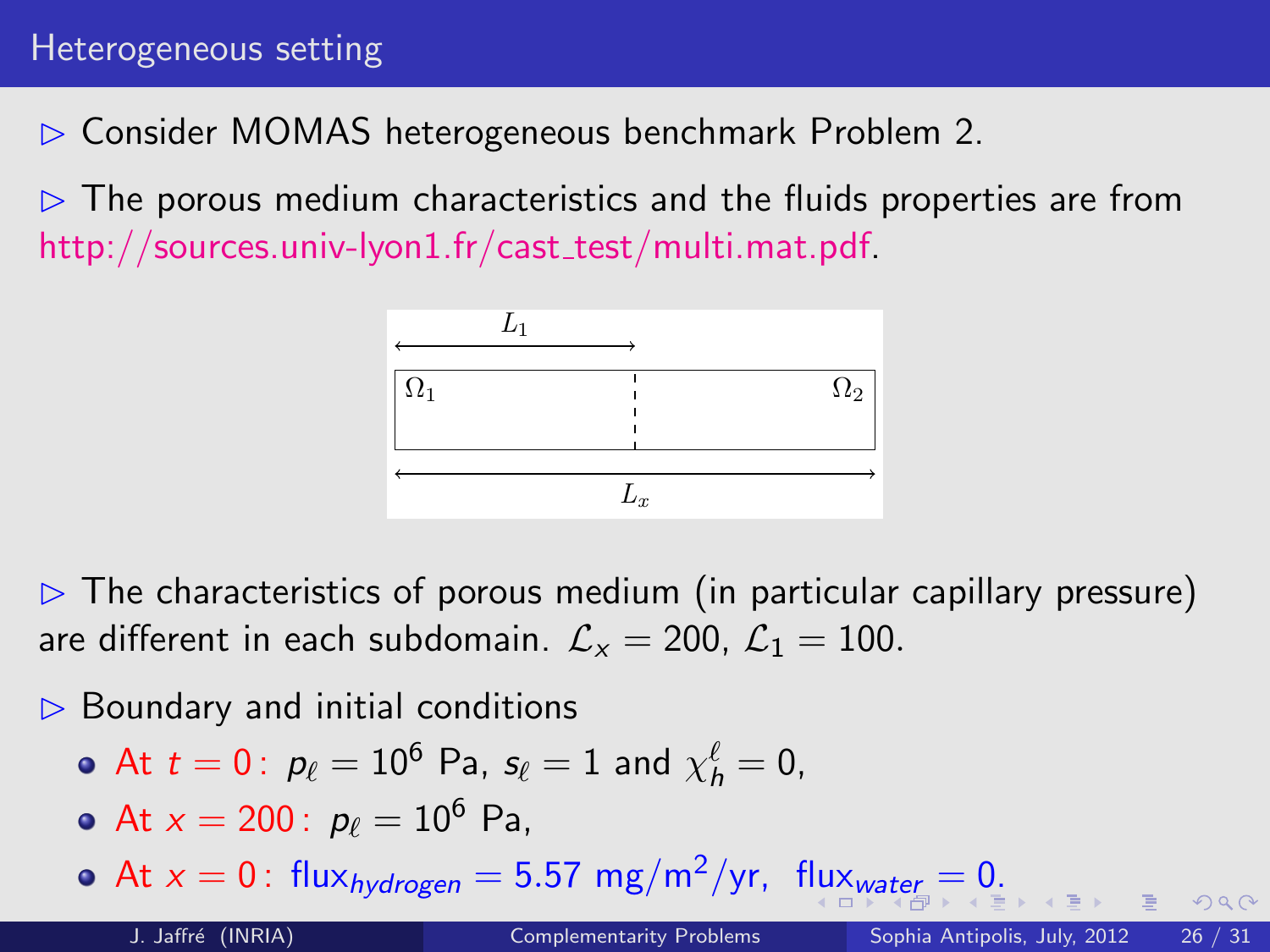## $\triangleright$  Interface conditions

- Liquid pressure should be continous:  $p_\ell^{(1)}=p_\ell^{(2)}$  $\int_{\ell}^{(2)}$ .
- Water flux should be continous:  $\mathbf{u}_w^{(1)} = \mathbf{u}_w^{(2)}.$
- Hydrogen flux should be continous:  $\mathbf{u}_h^{(1)} = \mathbf{u}_h^{(2)}$  $h^{(2)}$ .
- Capillary pressure continuity condition :  $p_c^{(1)}(s^{(1)}) = p_c^{(2)}(s^{(2)})$ .

 $\triangleright$  Meshes

- Uniform in space:  $\Delta x = 1$ m in each subdomain.
- <span id="page-26-0"></span>• In time:  $\Delta t = 2000$  years.
- $\triangleright$  Convergence criterion : 10<sup>-8</sup>.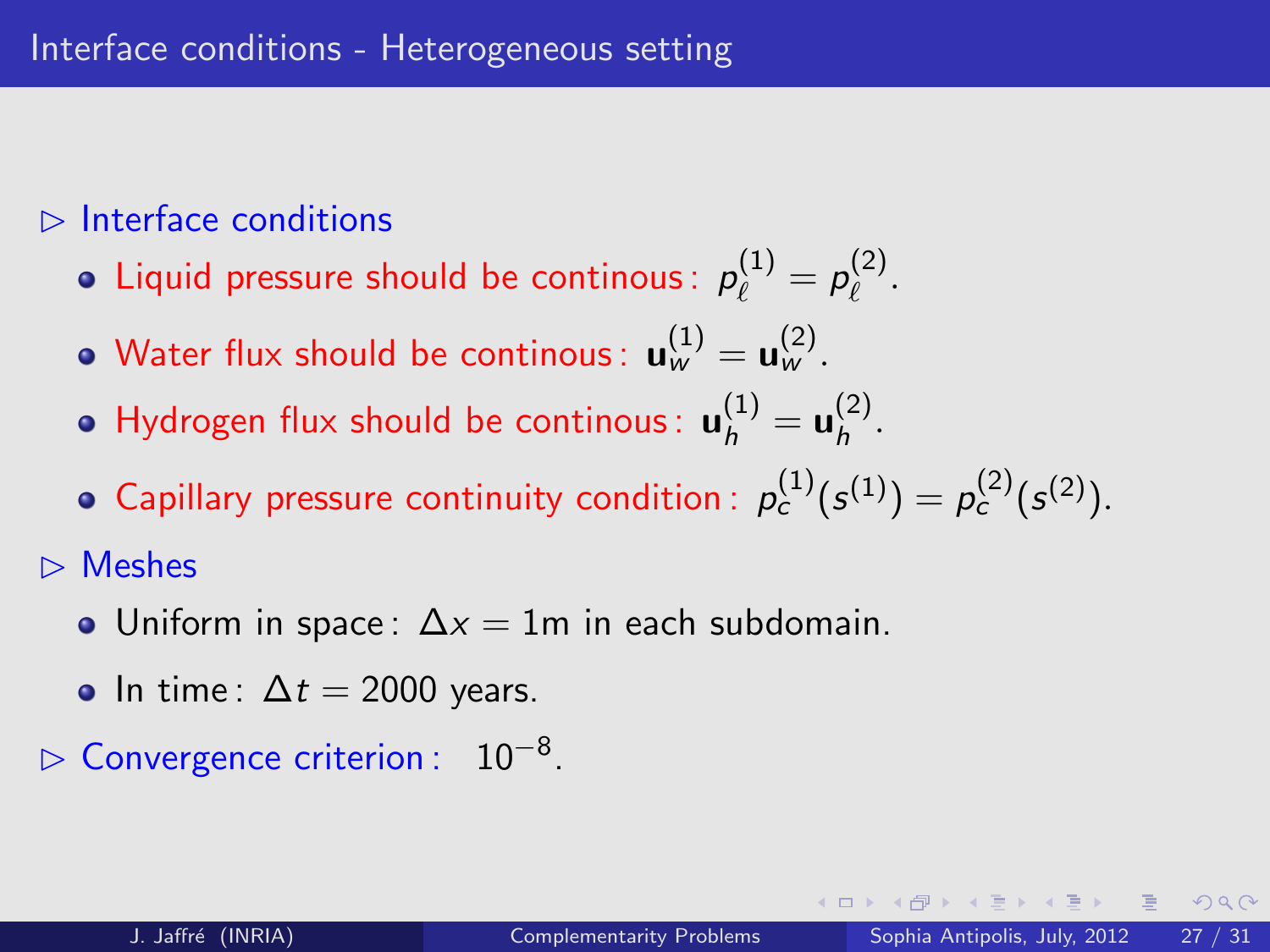## Numerical results - Heterogeneous setting Gas saturation at several times (in years)



- K 3 J. Jaffré (INRIA) [Complementarity Problems](#page-0-0) Sophia Antipolis, July, 2012 28 / 31

4 0 8

 $\overline{A}$ 

<span id="page-27-0"></span> $2990$ 

Ξ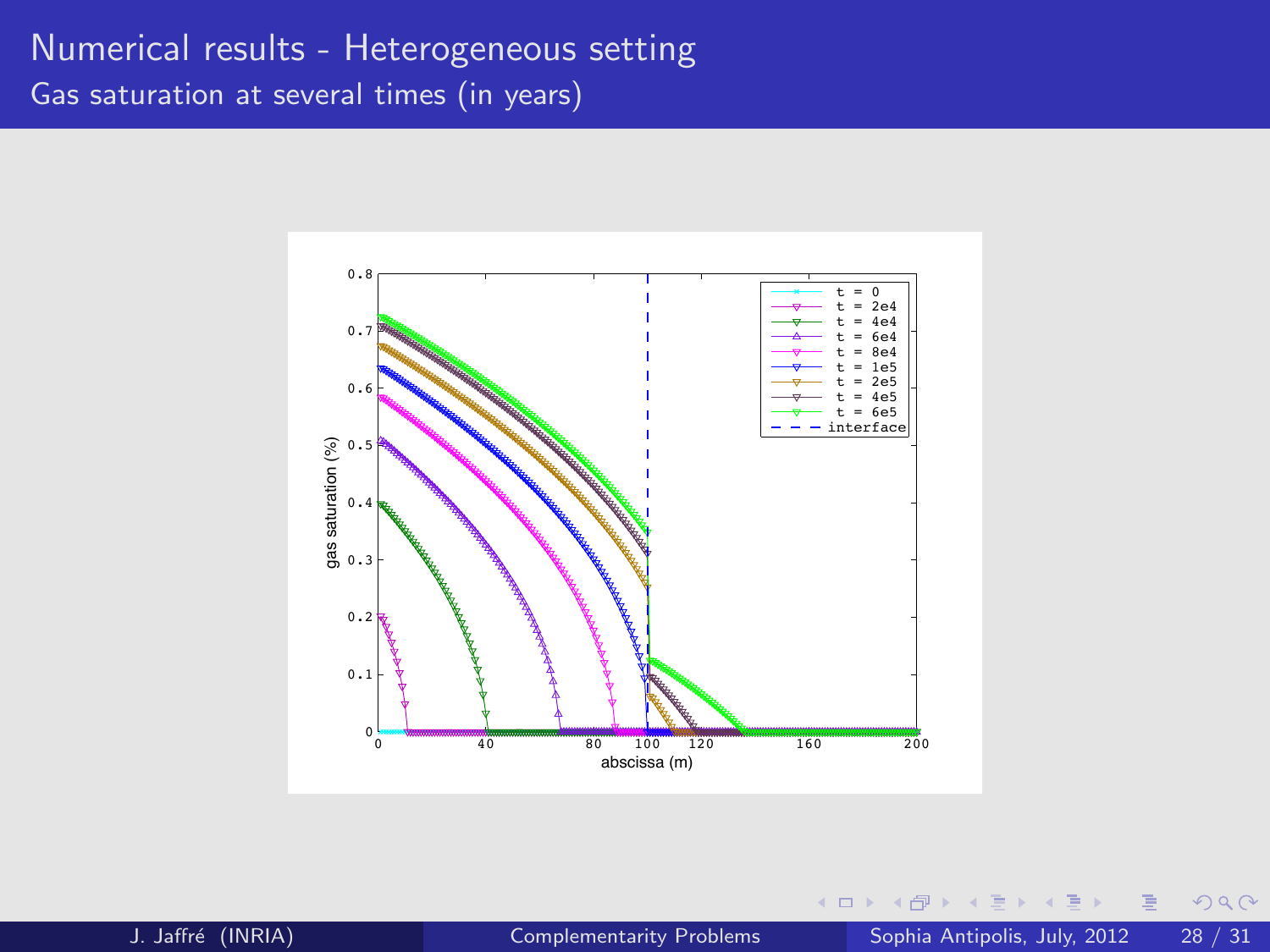[Problem Formulation](#page-5-0)

[Discretization and solution method](#page-11-0)

### [Numerical results](#page-18-0)

- **•** [Test 1: Homogeneous setting](#page-19-0)
- **[Test 2: Heterogeneous setting](#page-24-0)**

# **[Conclusion](#page-28-0)**

4 0 1

<span id="page-28-0"></span> $QQ$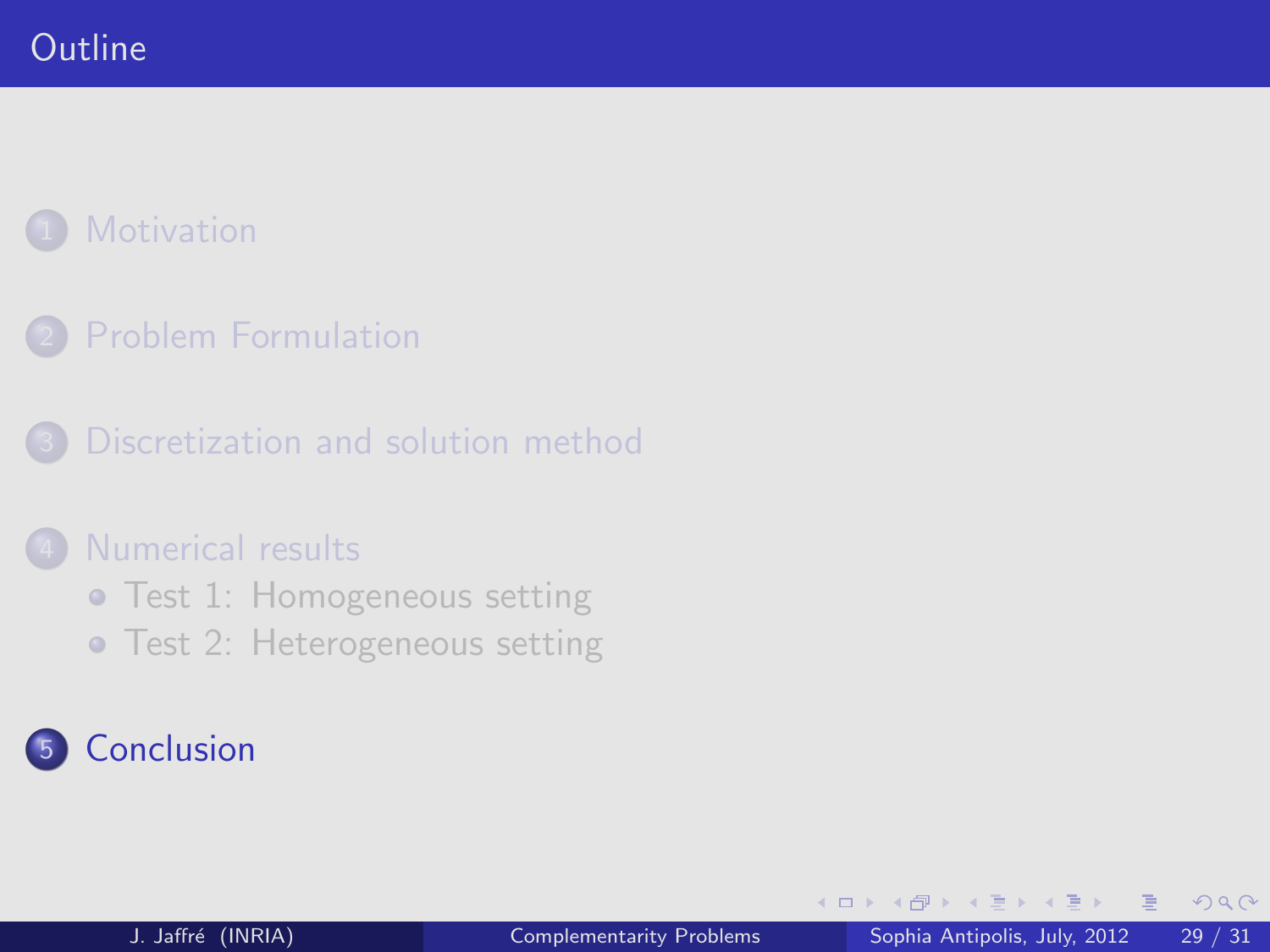- The formulation handles well appearance and disappearance of the gas phase.
- Newton-min is well adapted for our problem.
- Locally quadratic convergence.

4 0 1